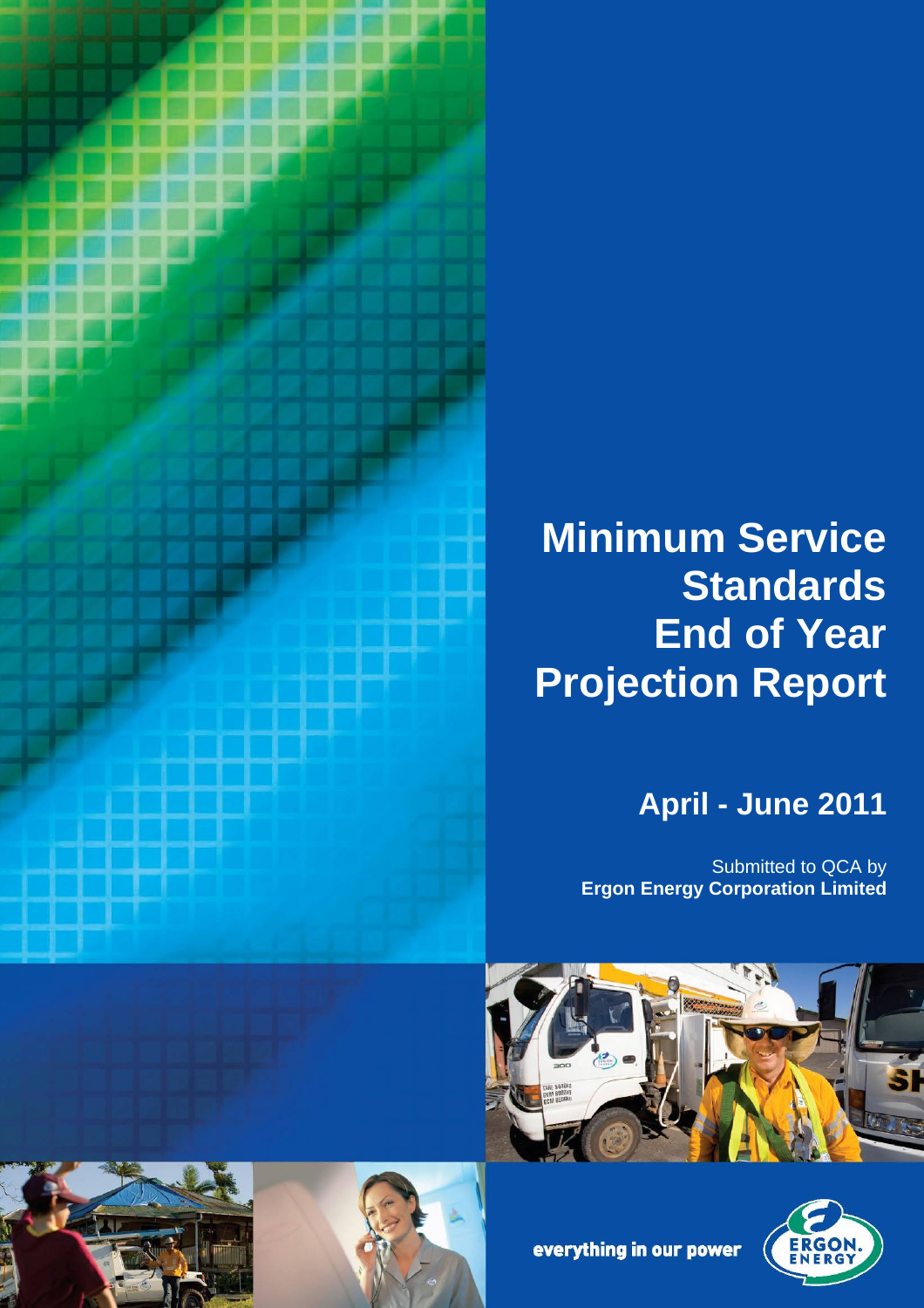## <span id="page-1-0"></span>**Introduction**

The Queensland Competition Authority's Warning Notice of 16 November 2010 requires Ergon Energy to provide the following additional information in addition to the quarterly service quality reporting that is provided accordance with clause 2.6.2 of the Electricity Industry Code:

- (i) Year-to-date and forecast (seasonally adjusted) 2010-11 financial year estimates for each of the measures provided in Schedule 1 of the Electricity Industry Code;
- (ii) A detailed explanation for any actual or estimated shortfalls against its 2010-11 MSS for each of the measures provided in Schedule 1 of the Electricity Industry Code;
- (iii) The measures or actions that Ergon Energy has implemented (including expenditure levels) in the preceding quarter in order to ensure that it meets its 2010-11 MSS;
- (iv) The measures or actions that Ergon Energy proposes to implement (including relevant expenditure) in the following quarter in order to ensure that it meets its 2010-11 MSS; and
- (v) With the exception of the first quarter's reporting, a detailed explanation for any measures or actions (and/or expenditure) proposed under (iv) that Ergon Energy did not implement in the relevant quarter.

Ergon Energy submits this report which addresses these additional reporting requirements. Specifically:

- Reporting requirement (i) is addressed in Figure 1 on page 6 and for each feeder category in detail in sections 6 through to 11 of this report;
- Reporting requirement (ii) is addressed in sections 6 through to 11 of this report where appropriate;
- Reporting requirement (iii) is addressed in sections 4 and 5 of this report;
- Reporting requirement (iv) is addressed in sections 4 and 5 of this report; and
- Reporting requirement (v) is addressed in section 4 of this report.

This is considered to be Ergon Energy's final report to the QCA on its MSS for 2010-11 under the Warning Notice.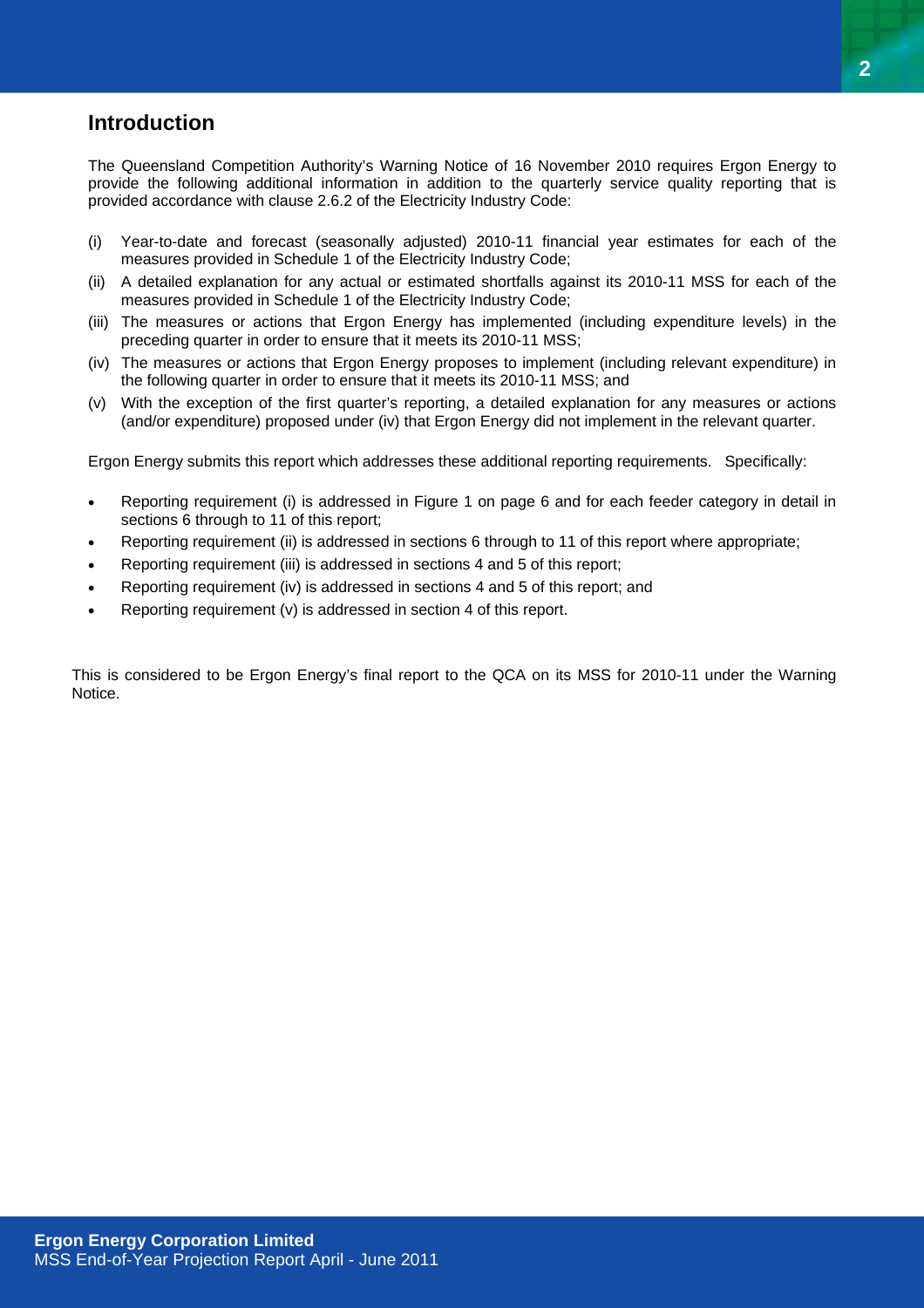$\mathbf{1}$  $\overline{2}$ .  $\mathbf{z}$  $\Delta$  $4.1$  $42$ 4.3  $4.3.1$  $4.3.2$  $\overline{5}$ . 6  $\overline{7}$ . 8.  $\mathbf{Q}$  $10<sup>1</sup>$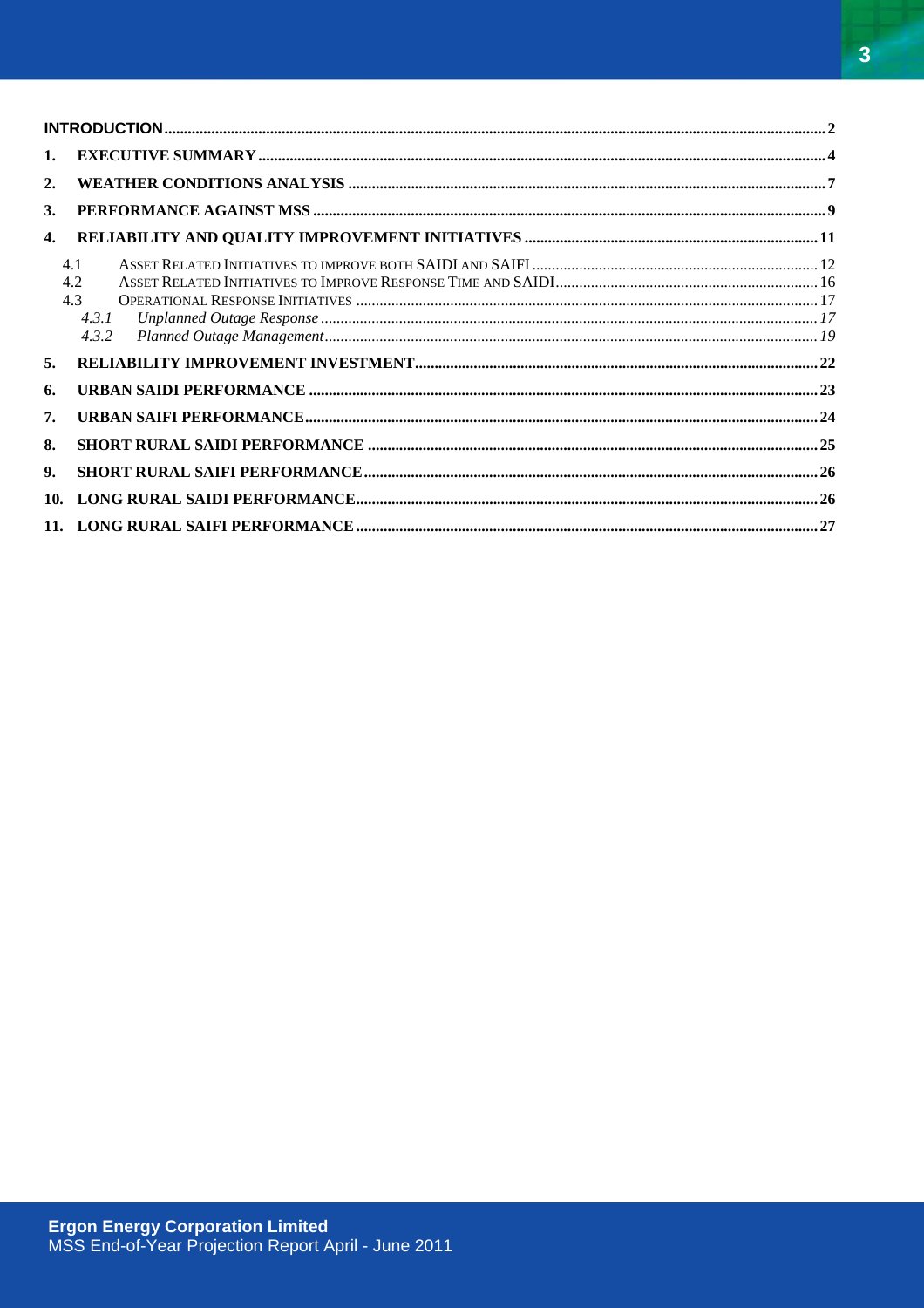# <span id="page-3-0"></span>**1. Executive Summary**

The final quarter of 2010-11 saw a return to relatively benign weather conditions across the Ergon Energy supply region and a corresponding favourable reliability performance for the period of April through June 2011. Generally, across the measures of the Minimum Service Standard (MSS) Ergon Energy reported better than the forecast performance and in the single measure that was forecasting significant underperformance against the MSS at the end of the third quarter the margin of exceedance reduced considerably.

Through the second and third quarters of 2010-11 Ergon Energy's distribution network was exposed to an extended period of severe weather in which it experienced a record level of flooding and three tropical cyclones. Despite the direct and indirect influence that these natural events have had on the overall reliability performance, Ergon Energy ended 2010-11 with performance favourable to five of the six Minimum Service Standards. The single measure that measured unfavourable to MSS only did so with a margin of 0.4 percent.

Though the impact of the most severe of the weather events have been excluded from the reported reliability statistics through the various mechanisms of the Electricity Industry Code (EIC), there remains a portion of events resulting from extreme natural events that adversely impacted the reliability performance. The slow moving flooding that passed through central and southern Queensland from December through to until the end of January is one such event. Supply interruptions occurring in the flooded areas suffered from extended restoration timeframes as a result of the condition of access routes. Ergon used its best endeavours to ensure the duration of these interruptions were minimised but they have undoubtedly had an impact on the reported reliability statistics for reasons beyond the control of a distribution entity.

Tropical cyclone Tasha along with a storm that impacted Mackay on the  $1<sup>st</sup>$  March were two other natural events that had a substantial bearing on the reported reliability performance statistics for 2010-11. These two events combined to contribute 3.6 minutes to the Urban SAIDI and 14.7 minutes to the Short Rural SAIDI. The days upon which these events occurred did not achieve the threshold for exclusion as a Major Event Day and did not meet criteria of the other exclusion provision of the Electricity Industry Code (EIC).

Figure 1 on page 6 indicates that despite the adverse weather and consequential impacts associated with the severe weather events of the  $2^{nd}$  and  $3^{rd}$  quarters the reliability performance demonstrated in the  $4^{th}$ quarter has reduced the unfavourable margin for the Short Rural SAIDI to the MSS. Figure 7 on page 10, demonstrates that compared to the equivalent period in 2009-10, the unplanned performance across the six MSS measures have matched or improved on the preceding year.

Complimenting the improvement in unplanned performance observed in 2010-11, Ergon Energy's planned outage performance has significantly improved when compared to the equivalent time in the previous year. At the end of the June quarter, Ergon Energy's focus on planned outage management had achieved planned outage performance demonstrating significant improvement on the equivalent period from 2009-10 as shown in Figure 6 on page 10. The SAIDI improvement across the three feeder categories is between 54% for Long Rural feeders and 66% for Urban feeders. The SAIFI improvement across the three categories is between 50% for Long Rural and 58% for Urban feeders.

The improved planned outage performance in comparison to the previous year is a result of the reinstatement of live-line work which occurred in late 2009, the progressive replacement of defective Air Break Switches (ABS), and the implementation of a number of reliability-focussed initiatives which are discussed in further detail in this document. The influence of the live line working ban on the planned outage performance is clearly demonstrated in Figure 8 on page 20. The implementation of the ban was the predominate cause of the poor planned and overall reliability performance for the 2008-9 and 2009-10 years and is well supported by the demonstrated improved performance in this area since its reintroduction.

Ergon Energy places a high priority on achieving the MSS and continues to use its best endeavours to meet MSS. We continue to monitor, assess, analyse and undertake the necessary remedial action to ensure performance levels that will achieve the MSS in future years. In particular, Ergon Energy has put significant focus on its operational practices to improve the response time to unplanned outages and the management of planned outages.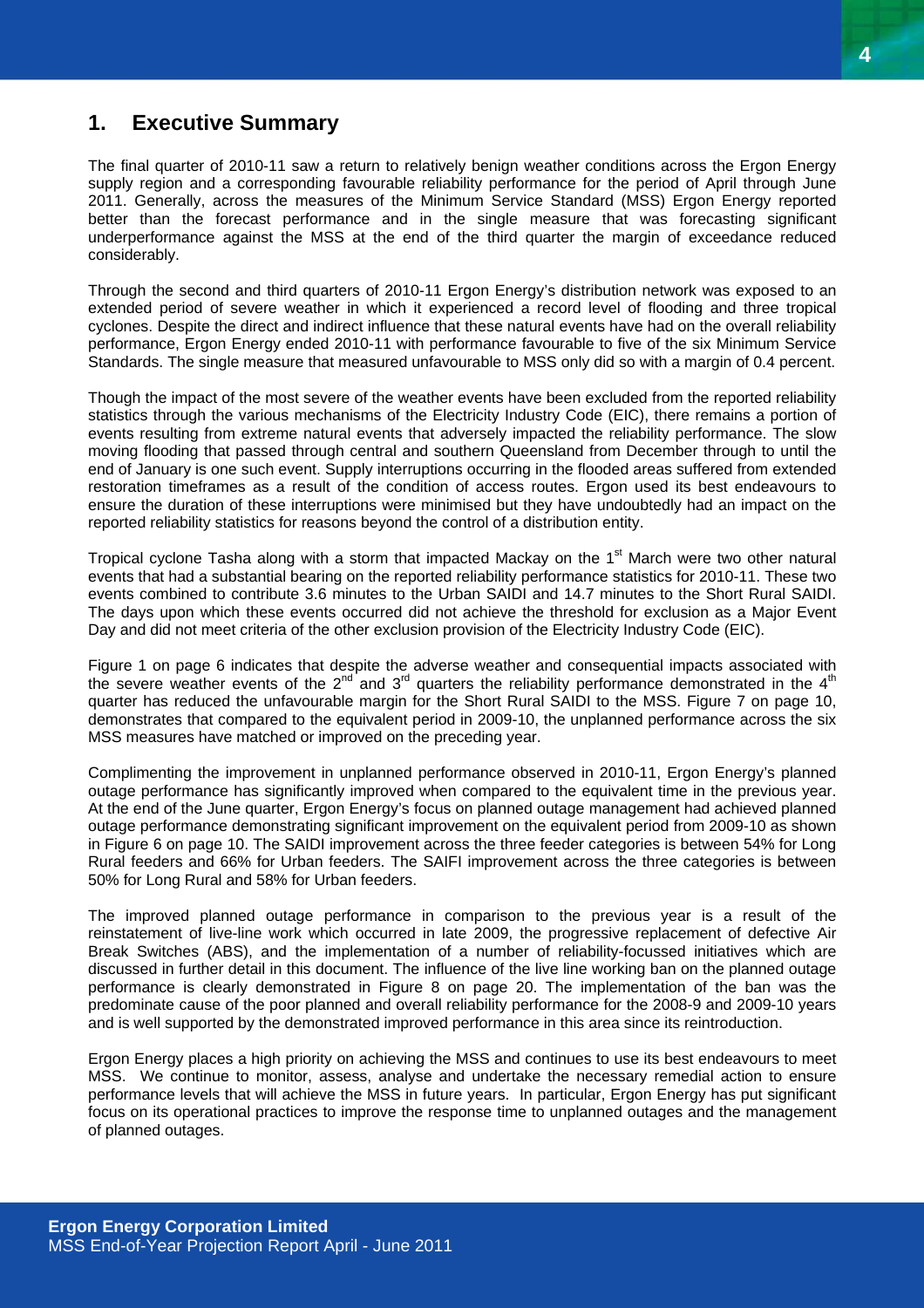In addition, Ergon Energy continues to implement many strategies for reliability improvement through its major capital works projects. Specifically, Ergon Energy has developed a whole-of-business plan to meet MSS and operate under the Australian Energy Regulator's (AER) Service Target Performance Incentive Scheme (STPIS).

The strategies in the STPIS/MSS Management Plan are structured around a three-tiered approach to address unplanned outages:

- 1. Reduce Events; (reduces SAIDI and SAIFI);
- 2. Reduce Impacts; (reduces SAIDI and SAIFI); and
- 3. Improve Response.(reduces SAIDI)

In addition, a four-tiered approach has also been developed to address planned outages:

- 1. Reduce Events; (reduces SAIDI and SAIFI);
- 2. Reduce Impacts; (reduces SAIDI and SAIFI); and
- 3. Minimise Duration. (reduces SAIDI)
- 4. Meet the customer commitments

A comprehensive list of the 43 strategies and initiatives being undertaken are detailed in this document. (Refer to Section 4.1 Asset Related Initiatives to improve both SAIDI and SAIFI).

In the AER's recent Distribution Determination<sup>[1](#page-4-0)</sup>, Ergon Energy's capital expenditure allowance for Reliability and Quality Improvement investments for the 2010-15 regulatory control period was reduced by \$28 million to \$107 million (Nominal). To maximize the reliability outcomes in the early years of the regulatory control period, Ergon Energy had increased its 2010-11 Reliability Improvement budget (a subset of the overall Reliability and Quality Improvement program) to \$29.8 million, significantly higher than the \$18.5 million approved by the AER – see Table 1 on page 22. As a result of the slippage in delivery of the 2010-11 capital works program caused by the extended period of adverse weather across 2010-11 only \$18.7 million of the programmed \$29.8 million was able to be delivered. Ergon Energy however remains committed to the delivery of these programmed works and anticipates recovery over 2011-12.

 $\overline{a}$ 

<span id="page-4-0"></span>The AER's Distribution Determination relates only to the distribution network that is interconnected with the National Electricity Market and the Mount Isa-Cloncurry distribution network – it does not include Ergon Energy's Isolated Networks – whereas the MSS applies to all of Ergon Energy's distribution networks.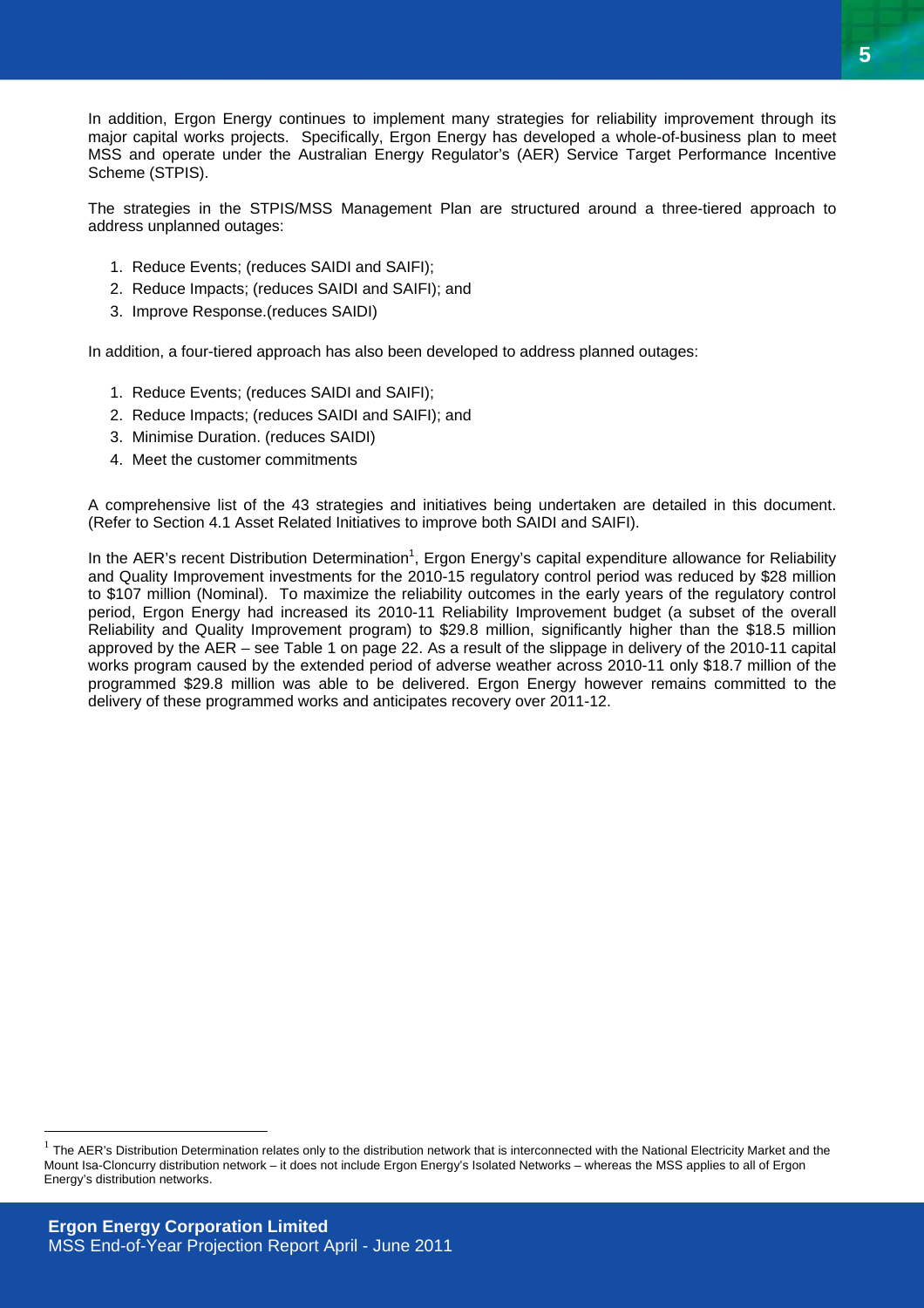

## **Figure 1 - Year-to-Date Performance as at 30th June 2011**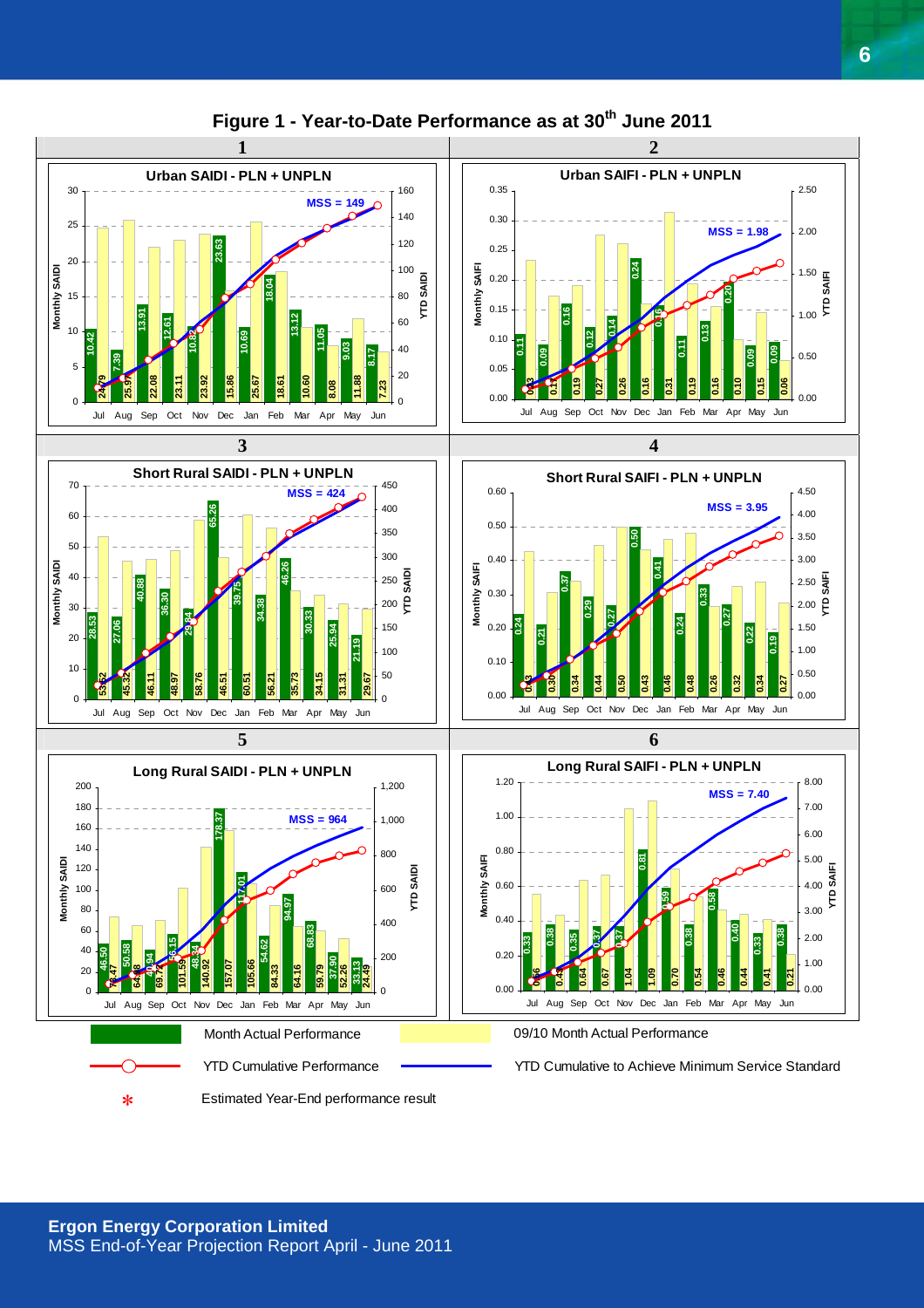## <span id="page-6-0"></span>**2. Weather Conditions Analysis**

The weather conditions during the April - June 2011 quarter featured fairly benign conditions and relatively moderate temperatures. The 18<sup>th</sup> and 19<sup>th</sup> of April saw flooding return to the supply area surrounding the township of Roma. Aside from this event the weather across the 4<sup>th</sup> quarter of 2010-11 was very mild.

By comparison, the same quarter of the previous year recorded very similar conditions to this year. The mean daily maximum temperatures were below the long term average and rainfall across much of the state exceeded the long term historical averages. The Ergon supply region was also affected by three tropical cyclones in the January - March quarter of 2010.

Figure 2 below shows the number and location of lightning strikes in Queensland for the April - June quarter this year compared to the same quarter in 2010.

Figure 3 below shows the location and intensity of rainfall in Queensland for the April - June quarter this year compared to the same quarter in 2010.

The fourth quarter 2010-11 represented a period of low lightning strike frequency, which is consistent with the conditions experienced in the equivalent period of the previous year as shown in Figure 2.

#### **Figure 2 – April - June Lightning Strike Maps for 2010 and 2011**

Source: Ergon Energy Global Positioning and Tracking System (GPATS)



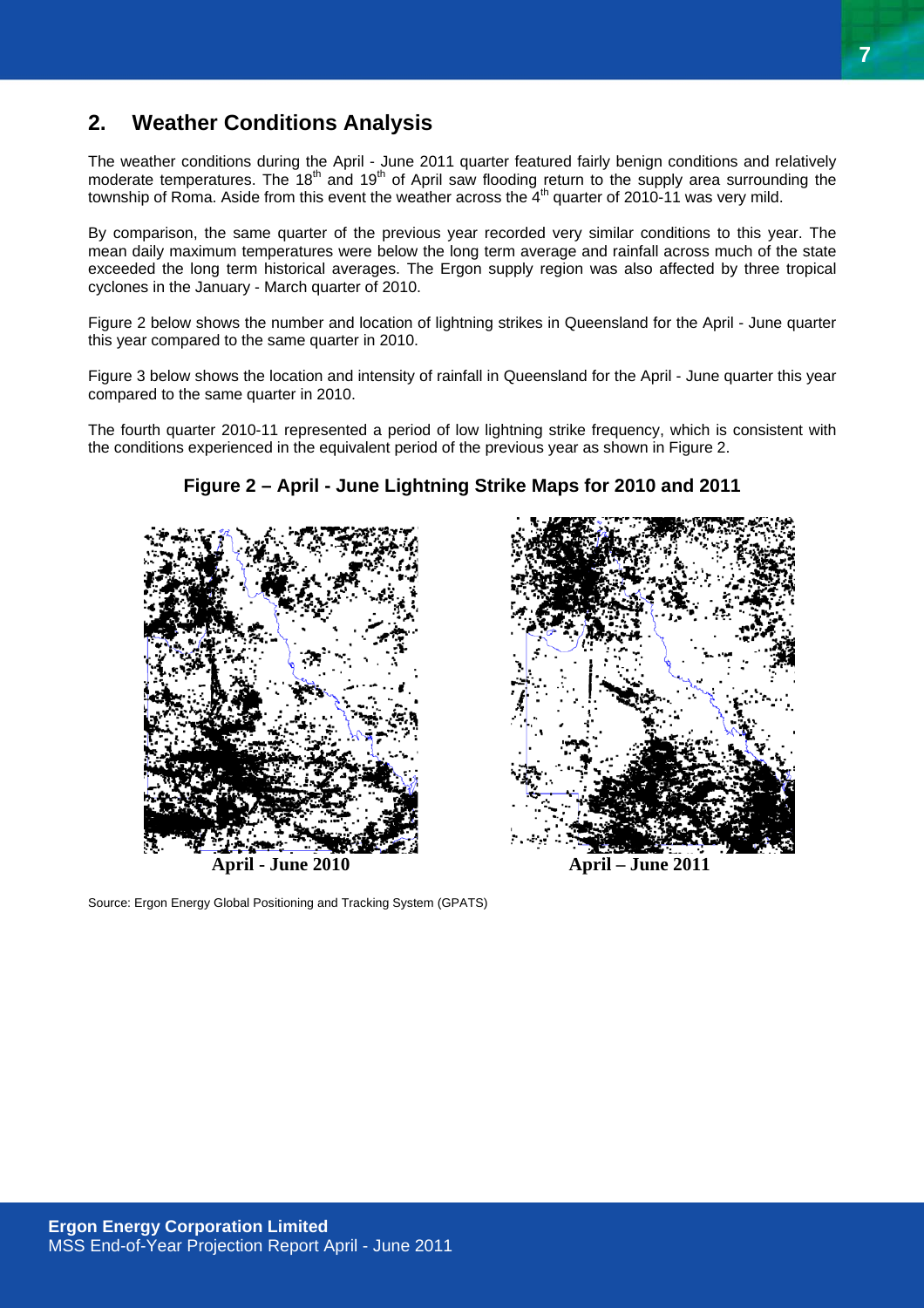|                               | <b>April</b>                                                                                                                                                                                                                                                                                               | <b>May</b>                                                                                                                                                                                                                                                                                                                                                                                    | June                                                                                                                                                                                                                                                                                                                                                                                       |  |  |
|-------------------------------|------------------------------------------------------------------------------------------------------------------------------------------------------------------------------------------------------------------------------------------------------------------------------------------------------------|-----------------------------------------------------------------------------------------------------------------------------------------------------------------------------------------------------------------------------------------------------------------------------------------------------------------------------------------------------------------------------------------------|--------------------------------------------------------------------------------------------------------------------------------------------------------------------------------------------------------------------------------------------------------------------------------------------------------------------------------------------------------------------------------------------|--|--|
| 2011                          | Cooler month with more rainfall over                                                                                                                                                                                                                                                                       | Drier Over the West and North, a                                                                                                                                                                                                                                                                                                                                                              | Low Rainfall & Cold Nights                                                                                                                                                                                                                                                                                                                                                                 |  |  |
|                               | the eastern half of the state.<br>Wetter conditions over the eastern and<br>$\bullet$<br>tropical parts of the state<br>Dry in the west and southwest<br>Flooding in the Roma area on the $18th$ &<br>19 <sup>th</sup><br>Cooler day and night temperatures<br>$\bullet$<br>across most parts of the state | <b>Cooler Month</b><br>Below average May rainfall across most<br>$\bullet$<br>parts of the tropical and the western<br>districts<br>Cooler than average daily maximum<br>$\bullet$<br>means over most parts of the state,<br>apart from the Cape York Peninsula<br>Cooler than average daily minimum<br>$\bullet$<br>means across the entire state,<br>especially in north western parts      | Very benign weather conditions for the<br>month of June<br>State average minimum temperatures<br>$\bullet$<br>were the lowest since 1982<br>Below average rainfall over southern<br>$\bullet$<br>parts and Cape York Peninsula<br>Cairns recorded the highest daily rainfall<br>$\bullet$<br>of June on the 29th<br>Quilpie recorded the lowest June<br>$\bullet$<br>temperature at -1.2°C |  |  |
|                               |                                                                                                                                                                                                                                                                                                            |                                                                                                                                                                                                                                                                                                                                                                                               |                                                                                                                                                                                                                                                                                                                                                                                            |  |  |
| 2010                          | <b>Unusually Mild Nights</b><br>Ex Tropical Cyclone Paul deluge in the<br>north west<br>Unusually mild overnight temperatures<br>Above average rainfall resulted from ex<br>$\bullet$<br>cyclone Paul and caused flooding in the<br>South West, Gulf of Carpentaria and<br>Daintree                        | Wet in the West and Dry in the East.<br>Below average rainfall in parts of the<br>$\bullet$<br>Peninsula, east coast and southern<br>interior<br>Above average rainfall over western<br>$\bullet$<br>districts<br>Close to average maximum<br>$\bullet$<br>temperatures across the state<br>Cooler than average overnight<br>$\bullet$<br>temperatures over central and southern<br>districts | <b>A Dry Month</b><br>Below average rainfall<br>$\bullet$<br>Minimum and maximum temperatures<br>$\bullet$<br>were slightly above average                                                                                                                                                                                                                                                  |  |  |
|                               |                                                                                                                                                                                                                                                                                                            |                                                                                                                                                                                                                                                                                                                                                                                               |                                                                                                                                                                                                                                                                                                                                                                                            |  |  |
| <b>Rainfall Decile Ranger</b> |                                                                                                                                                                                                                                                                                                            |                                                                                                                                                                                                                                                                                                                                                                                               |                                                                                                                                                                                                                                                                                                                                                                                            |  |  |

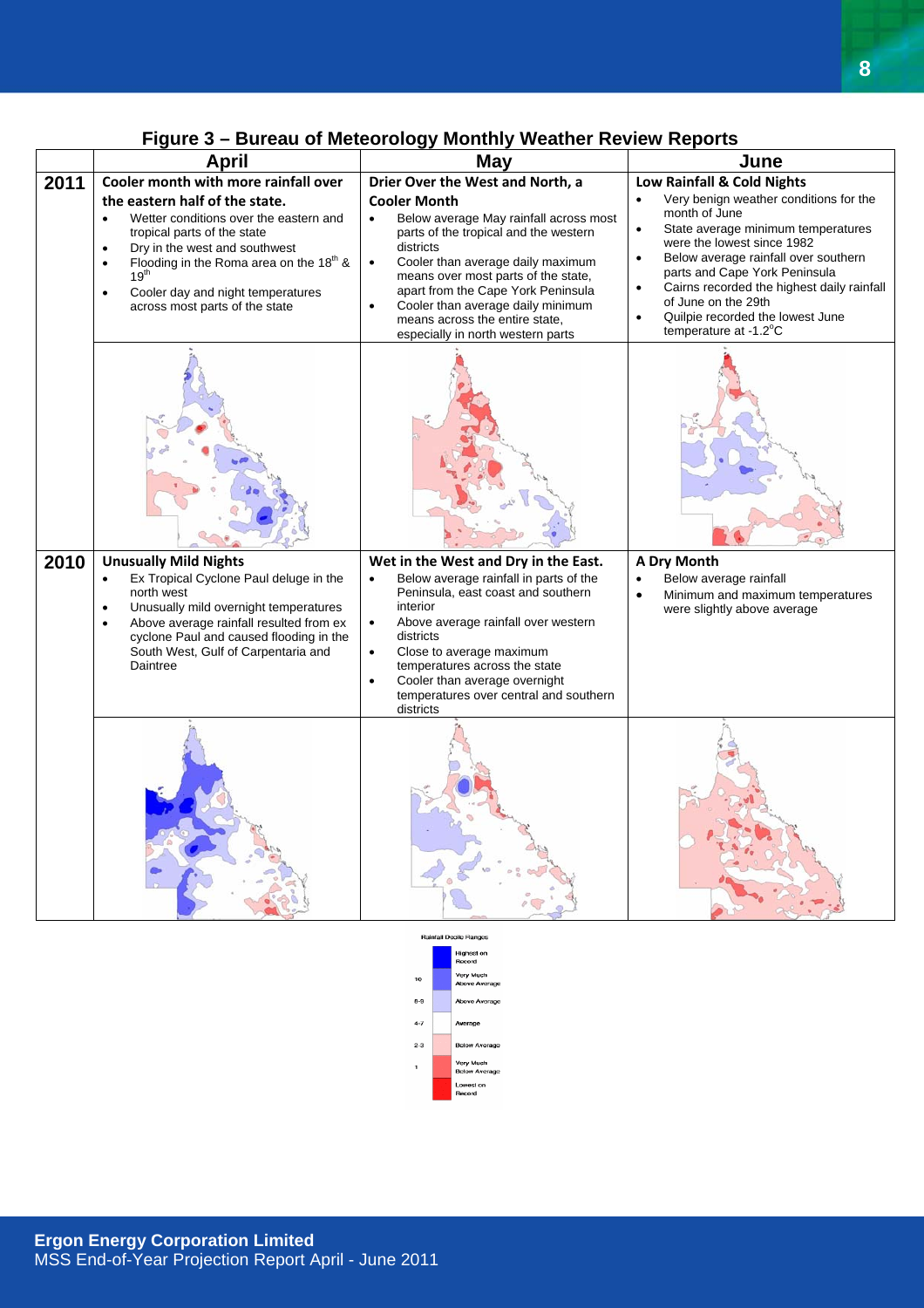## <span id="page-8-0"></span>**3. Performance against MSS**

Over 2010-11 Ergon Energy demonstrated significant improvement in reliability performance for all three feeder categories (Urban, Short Rural and Long Rural) when compared to the equivalent period in 2009-10 as shown in Figures 4 and 5 below.

At an aggregate level (i.e. before splitting into feeder categories), overall whole-of-network SAIDI and SAIFI have improved by almost 21 percent and 24 percent respectively compared to 2009-10.



**Figure 4 – Overall SAIDI Comparison – 2009-10 vs. 2010-11** 



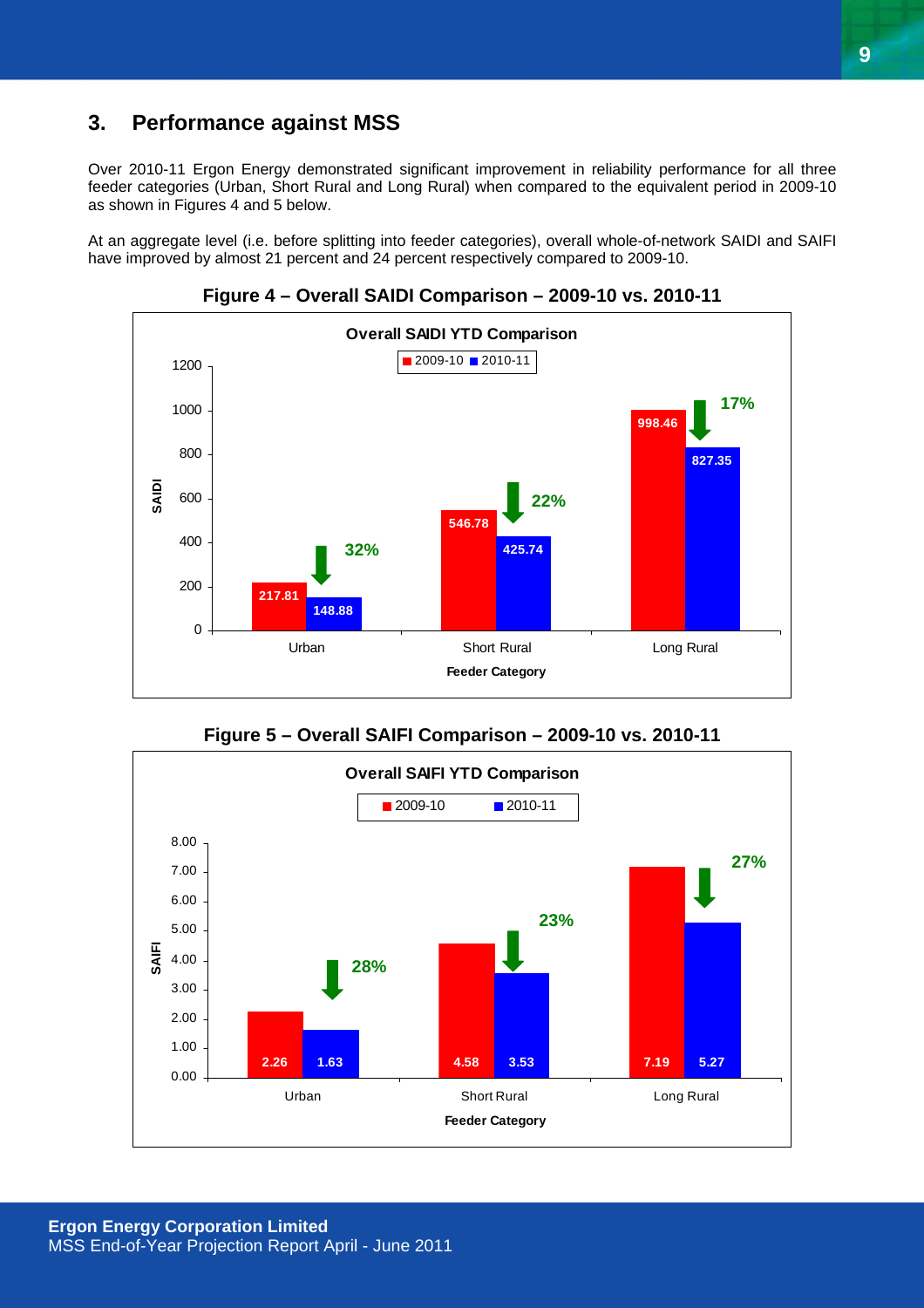The safety related suspension of live line working in February 2009, compounded by operating bans on a large portion of our Air Break Switch population led to a significant increase in planned outages and resulted in Ergon Energy not meeting five of six Minimum Service Standards (MSS) in 2008-09 and 2009-10. The reinstatement of live line working at the end of November 2009 has had a dramatic impact on planned outages in 2010-11. This combined with the progressive replacement of the defective Air Break Switches and improved management of planned outage events has resulted in significant planned SAIDI and SAIFI improvement in each feeder category as shown in Figure 6 below:



Figure 7 below shows that the unplanned outage frequency (SAIFI) for all three feeder categories in 2010-11 significantly improved on the previous year. The outage duration (SAIDI) for 2010-11 for all three feeder categories however did not demonstrate the same level of improvement when compared to last year. Though the Urban feeder SAIDI saw a significant improvement both Short Rural and Long Rural feeder SAIDI did not improve compared to the 2009-10 performance. The disproportional improvement in outage frequency compared to the outage duration is indicative of the impact that the widespread flooding had on the restoration timeframes. It demonstrates that the asset performance has generally improved however as a consequence of the flooding the time taken to remediate asset failures during flooding was longer.

Prior to the commencement of the 2010-11 summer storm season Ergon Energy's reliability performance was on track to outperform all six MSS measures. The summer storm season experienced across regional Queensland in 2010-11 is recognized as one of the worst on record. The final week of December 2010 saw the commencement of flooding through central Queensland and the beginning of the cyclone season with Tropical Cyclone Tasha making landfall south of Cairns. Ergon Energy was unable to make exclusions in performance for the effects of TC Tasha and this single weather related event contributed approximately 8 SAIDI to the Short Rural feeder category and is seen to be the majority contributor to performance in this measure not achieving the MSS.

Ergon Energy used its best endeavors over the fourth quarter of 2010-11 to recover from the cumulative reliability performance impact of a very active cyclone season and extended, widespread flooding across much of the supply region. An amended crew dispatch model and enhancements to the planned outage mitigating measures has allowed Ergon to recover to a position of reporting performance better than five of the six MSS limits with Short Rural SAIDI failing by a margin of approximately 2.6 SAIDI or 0.5%.



#### **Figure 7 – Unplanned SAIDI / SAIFI Year To Date Comparison – 2009-10 vs. 2010-11**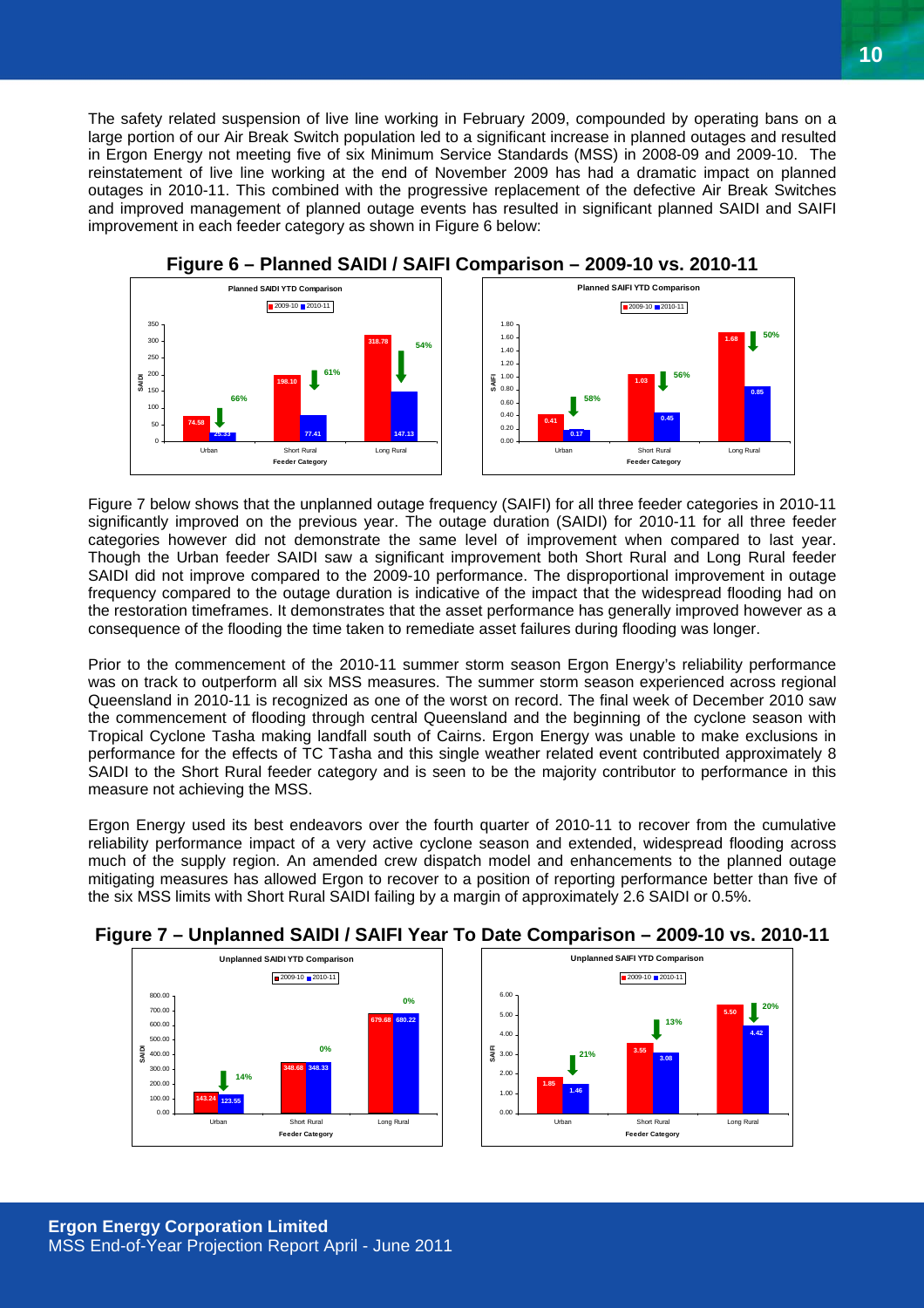<span id="page-10-0"></span>In order to measure monthly progress towards meeting the annual MSS, the MSS are "seasonalised" by converting the annual MSS into cumulative monthly values based on the average historical contribution of each month's reliability performance to the annual total. The cumulative seasonalised MSS values are represented by the blue line on each of the charts presented in Figure 1 on page 6. If Ergon Energy's actual year to date performance is equal to or better than the seasonalised MSS, *and* the reliability performance for the remainder of the financial year aligns with the seasonalised MSS monthly totals, then Ergon Energy will meet the MSS.

The 3rd Quarter of 2010-11 ended with Ergon Energy on target to achieve reliability performance favourable to five of six MSS targets following an extended period of extreme weather events. With the completion of the recovery work rebuilding the network sections damaged by cyclone Yasi and the flooding, Ergon Energy focussed on correcting the performance deviation caused by the period of severe weather. Over the fourth quarter Ergon Energy's network reliability outperformed the seasonalised MSS target in the critical area of Short Rural SAIDI to reduce a forecast MSS exceedance to 2.4 SAIDI.

Generally Ergon Energy's reliability performance for the months April to June 2011 were at, or better than the seasonalised MSS targets. At the end of the final quarter 2010-11 Ergon Energy had maintained a position of reliability performance better than five of the six MSS measures. The performance in the Short Rural SAIDI over this period had been successful in achieving a reduction of the unfavourable margin; however it remained the one measure not meeting the MSS limit in 2010-11. The margin to MSS observed in this measure for 2010-11 was 0.4 percent or 1.74 minutes;

## **4. Reliability and Quality Improvement Initiatives**

Ergon Energy places a high priority on MSS and continues to use its best endeavors to meet its annual MSS obligations. We continue to monitor, assess, analyse and undertake the necessary remedial action to ensure performance levels that will achieve MSS in the future.

Ergon Energy placed significant focus on its operational practices to improve the response time to unplanned interruptions and the management of planned work in 2010-11. In addition, Ergon Energy is also implementing a number of reliability improvement strategies through its major capital works projects to build on the improvements demonstrated in 2010-11. Specifically, Ergon Energy has developed a whole of business plan for operating under the Australian Energy Regulator's Service Target Performance Incentive Scheme (STPIS) and MSS Management Plan with the objective of meeting the MSS during the 2010-15 regulatory control period and to manage its operations in the context of the Australian Energy Regulator's STPIS.

The strategies in the STPIS/MSS Management Plan are structured around a three-tiered approach to address unplanned outages:

- 1. Reduce Events; (reduces SAIDI and SAIFI)
- 2. Reduce Impacts; (reduces SAIDI and SAIFI) and
- 3. Improve Response; (reduces SAIDI)

In addition, a four-tiered approach has also been developed to address planned outages:

- 1. Reduce Events; (reduces SAIDI and SAIFI)
- 2. Reduce Impacts; (reduces SAIDI and SAIFI)
- 3. Minimise Duration. (reduces SAIDI)
- 4. Meet the Customer Commitments

A comprehensive list of the 43 strategies and initiatives being undertaken are set out in the sections below.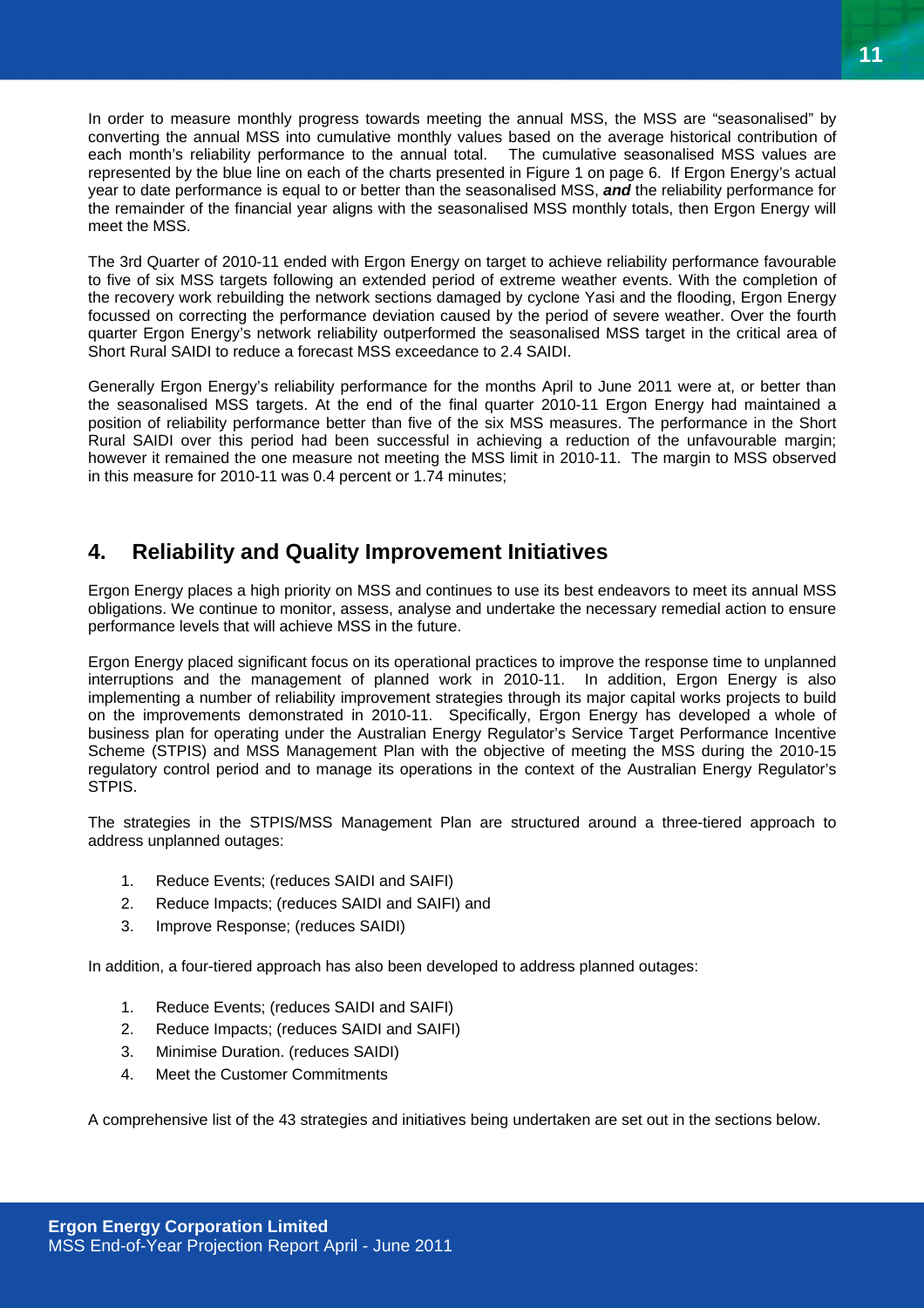<span id="page-11-0"></span>Further, Ergon Energy has put in place a number of governance mechanisms to review performance and monitor improvement initiatives:

- An Executive Steering Committee to oversee, monitor and manage reliability improvements meeting fortnightly;
- A Reliability Reference Group to oversee the implementation of the STPIS/MSS Management Plan meeting weekly;
- Full project management discipline to deliver the STPIS/MSS Management Plan including dedicated project management resources;
- Daily reporting of significant events to all levels in the business;
- Weekly monitoring of performance against targets;
- Investigation of all events over 500,000 customer minutes; and
- Provision of tools to Operations staff for monitoring and managing outage restoration (Outage Dashboard) and managing planned outages (Planned Outage Calculator).

Ergon Energy has also implemented a structured three tier communications plan designed to provide appropriate information through broad based communications (organisation wide), business unit specific and individual messages designed to lift the understanding and engagement of every employee within the business. Ergon Energy's response to the MSS challenges is being coupled with this communication strategy to support the change so that the message is pitched at the right level, and is delivered in terms that is most effective to the audience.

The benefits of the strategies and initiatives listed below will deliver reliability performance improvements over a number of years. However, it is difficult to quantify the reliability performance improvements realised by each initiative set out below. This is because reliability performance is influenced by a combination of a variety of factors, many of which (as outlined above) take a number of years to be fully realised. Asset related reliability improvements enhance the underlying performance, but not necessarily compared to last years performance. Actual annual reliability performance is statistically driven and varies around an underlying trend. Operational management of response to planned outages has a more direct short term impact on performance.

The nature of the expected reliability benefits likely to be realized upon the full execution and completion of the initiatives have been set out below. The initiatives have been further segregated based on the progress status as of June 2011.

### **4.1 Asset Related Initiatives to improve both SAIDI and SAIFI**

#### *Completed as of June 2011*

Note: some of these initiatives are ongoing and/or will be progressed during future quarters. Initiatives with completed milestones in June 2011 have been listed below.

- 1. Ergon Energy has commissioned a number of new Zone Substations across its network to augment supply and ensure network security. These substations also increase the number of distribution feeders and reduce the number of customers per feeder (and per substation) in the area where they are implemented. This has an important consequence for the underlying reliability performance in those areas, in that the frequency and duration of outages is reduced, particularly for Urban and Short Rural feeders. New zone substations also deliver reliability improvements by:
	- o Providing new injection points from the subtransmission network;
	- o Reducing substation-related outages and improving substation performance through the installation new assets; and
	- o Providing greater feeder transfer capacity to improve the time taken to restore supply following outages.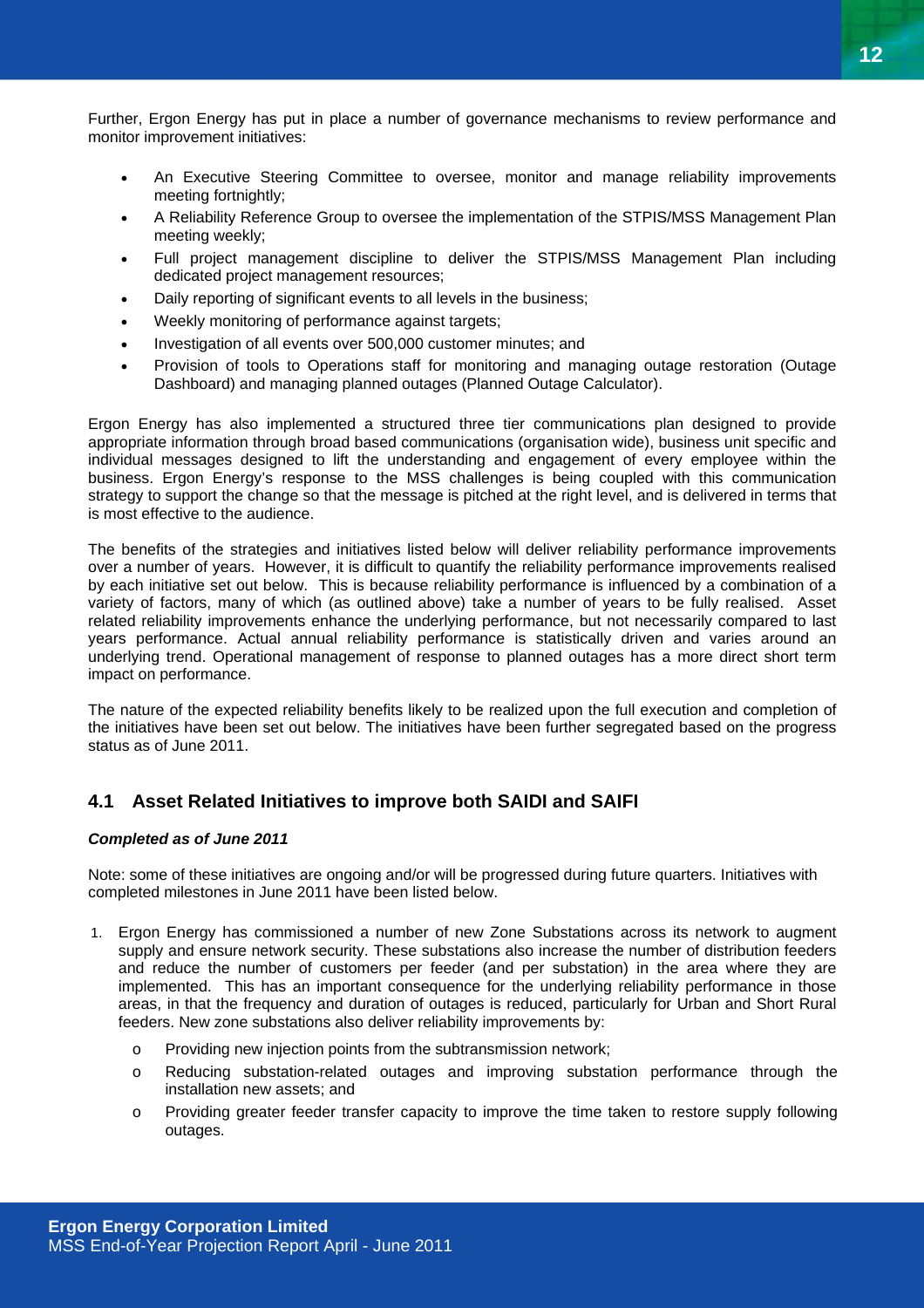Recently commissioned substations that will start to deliver improved reliability performance from 2010- 11 onwards include zone substations located at El Arish, Belgian Gardens, Oonoonba, Glenella, Jubilee Pocket, Berserker, Tanby, Bundaberg Central, Cawdor and Kearney Springs;

- 2. Works to **reinforce the subtransmission network** are being conducted in a number of areas to improve the security and reliability performance of the subtransmission network. Given that these works affect the subtransmission network, reliability performance improvements (both duration and frequency of outages and SAIDI and SAIFI) will be delivered to all feeder categories. New bulk supply substations either underway or recently commissioned include new substations at: Glenella/North Mackay (completed), Louisa Creek Bulk Supply (completed), Pandoin (under construction), Daandine (completed), Columboola Bulk Supply (completed) and Oakey Bulk Supply (completed);
- 3. Ergon Energy is continuing to **replace aged substation assets** which are in poor condition. The replacement of aged assets reduces the likelihood of asset failures, which in turn reduces the frequency of outages and SAIDI and SAIFI, predominantly for Short and Long Rural feeders, but also for Urban feeders. Substations recently completed include: Dalby Bulk Supply (completed), Clare Bulk Supply (completed) and Mundubbera Zone Substation (completed);
- 4. **Major augmentation works and the upgrade of substation assets** are continuing across Ergon Energy's network. These works, which also include the replacement of aged assets, will also deliver reliability improvements as set out above. Substations recently completed include: Black River zone substation (completed), Rasmussen zone substation (partially complete), Gayndah zone substation (completed), Point Vernon zone sub (underway) and Roma Bulk Supply (partially completed);
- 5. Ergon Energy has commenced producing **weekly performance reporting** against the MSS targets to keep track of performance against the monthly and year to date seasonalised MSS values to more readily identify reliability improvement opportunities; and
- 6. A **Reliability Investment Guideline and a Reliability Planning Guideline**, developed jointly with ENERGEX during 2009-10, have been rolled out across Ergon Energy. The Reliability Investment Guideline outlines the requirements for economically justifying a reliability improvement project and includes investment criteria for assessing the economic worth of a network reliability improvement project. The objective of the Reliability Planning Guideline is to provide reliability planning guidelines for the distribution networks of Ergon Energy for development and implementation of strategies for short to long term reduction of outage frequency and duration. This will cover 11kV, 22kV and 33kV distribution networks for Ergon Energy. These guidelines ensure that Ergon Energy's focus remains on constantly improving its reliability performance, leading to reductions in SAIFI and SAIDI for all feeder types over time and that sound investments are made.

#### *Ongoing Programs*

 $\overline{a}$ 

- 7. ## [2](#page-12-0) **Auto-reclose** is being progressively installed in the eight remaining zone substations in the Townsville area that presently do not have this functionality. The installation of auto-reclose will prevent transient outages (from which the network can automatically recover) becoming permanent outages (which require crews to manually rectify). The key reliability impact as a result of auto-reclose is a reduction in the duration and frequency of permanent outages primarily for Urban feeders, but also for Short Rural Feeders as well. The strategy being implemented is to establish auto-reclose functionality in Remote Terminal Units (RTUs) at the zone substations in-line with current Ergon Energy standards. Auto-reclose has already been temporarily enabled at three of the eight sites by utilising existing electromechanical auto-reclose relays until such time as the permanent projects are completed. 3 sites are currently in the design phase, 2 are being resourced by external service providers, 3 sites have progressed to the construction phase and 1 has been completed. It is planned to have the installation of auto-reclose capability completed at the remaining eight zone substations prior to the summer storm season 2011-12;
- 8. ## An ongoing program to add **new distribution feeders to existing zone substations** continue to be implemented. In addition to augmenting the existing network capacity, the installation of new feeders provides greater transfer capacity and further sectionalise the network, leading to the reduction in

<span id="page-12-0"></span> $2$  Actions marked with  $\#$  are the Reliability and Quality Improvement capital expenditure that is set out in Table 1 on page 20.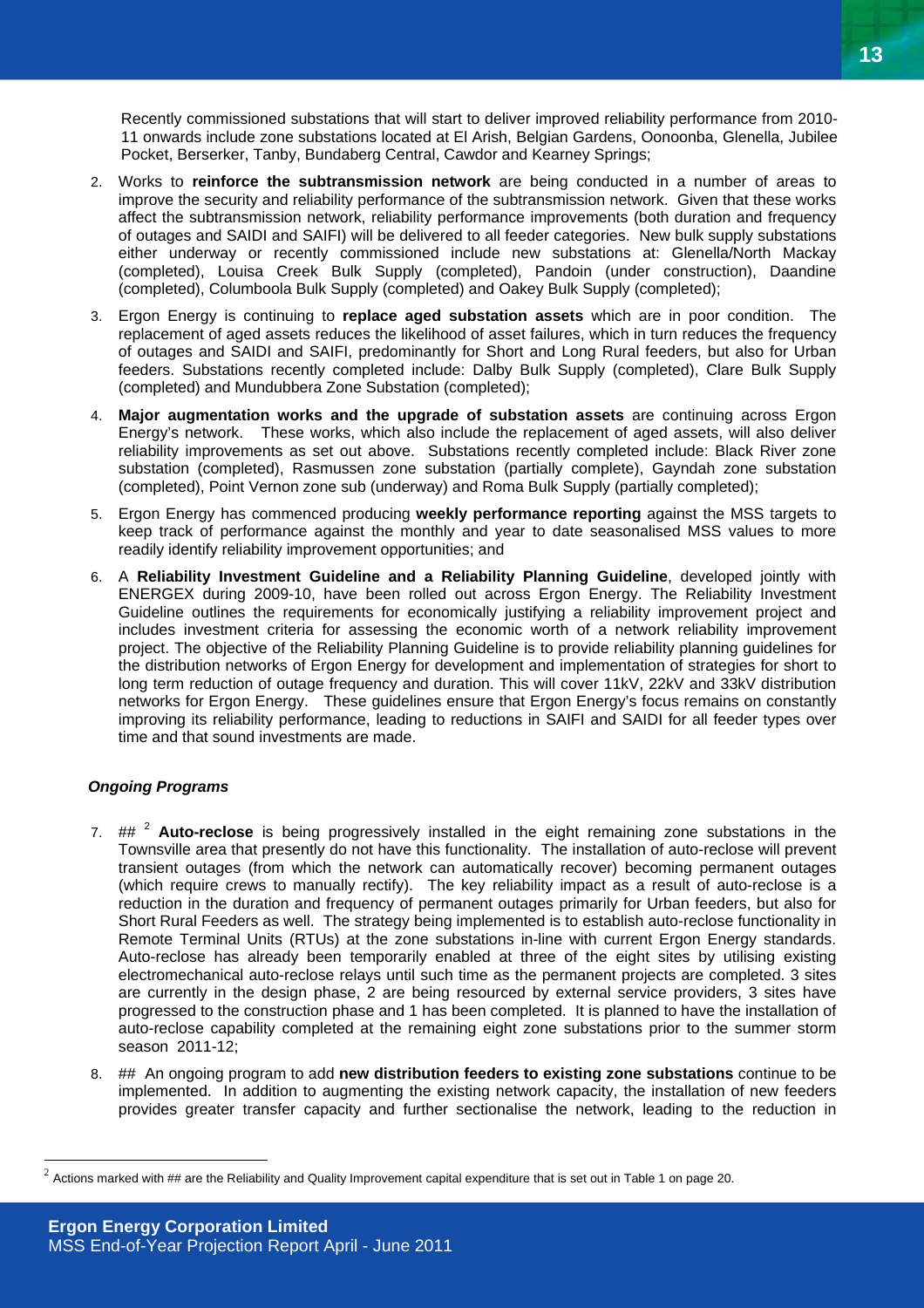outage impact and frequency and hence SAIDI and SAIFI primarily for Urban feeders, but also for Short Rural Feeders;

- 9. ## A long term program to **replace small diameter aged copper conductor** commenced in 2009-10, with 110km replaced against a target of 40km. Conductor failures are a cause of a large number of outages and this long term program will improve SAIDI and SAIFI for all feeder types by reducing the instances of conductor failure. The first years of the program have targeted feeders with high numbers of conductor failures (such as in the Burdekin region). In 2010/11, 86km of conductor was targeted for replacement, with 125 km replaced to the end of 2010-11. Both HV and LV conductor were targeted, with HV conductor having the greatest impact on reliability;
- 10. The Condition Based Risk Management (CBRM) program for the assessment of **Subtransmission Line Refurbishment and Replacement** is 70% completed. Sample models have been developed and were reviewed in early February 2011. The models being developed will assist Ergon Energy in prioritising the refurbishment and replacement of Subtransmission Line feeders. This will ensure that the frequency of outages in SAIDI and SAIFI across all feeder types is minimised wherever possible;
- 11. **Cyclone Area Reliability Enhancement (CARE) program** commenced in 2003 with a twenty program to improve the resilience of the network to cyclones for customers from Mackay north to Far North Queensland. The program primarily targets the establishment of underground feeders in these areas;
- 12. The **replacement of aged subtransmission lines** is continuing. Even though work is progressing on the CBRM program for the Replacement of Aged Subtransmission Lines, five line projects have been recommended for the 2011/12 year and included in the works delivery program for the next 5 years. The rebuild of a 5km section of the Proserpine to Merinda 66kV feeder is targeted for completion in December 2012. The rebuild of a 9.6km section of the Farnsfield to Bundaberg and a 10.3km section from Farnsfield to Childers are both targeted for completion in August 2013. The rebuild of a 28.5km section of the Calliope to Littlemore feeder is targeted for completion by January 2014. The delivery timeframe for the final rebuild project, a 33km section of the Egans Hill to Raglan feeder, is targeted for completion in July 2013. These works will reduce the likelihood of asset failure on the subtransmission network supplying zone substations, and hence will reduce the frequency of outages and SAIDI and SAIFI, on Urban, Short Rural and Long Rural feeders;
- 13. Ergon Energy has placed a priority on the **replacement of defective Air Break Switches** (ABS) of particular brands on distribution lines and substations. These switches have limited Ergon Energy's ability to carry out normal switching for planned outages and unplanned outage restoration. The impact has been to increase the number of customer impacted by outages. Ergon Energy has also placed a priority on the ABS replacement program in its substations. This initiative will result in a reduction in planned SAIDI and SAIFI generally, and reduction in unplanned outage duration and SAIDI on all feeder types. At present, Ergon Energy is outworking its ABS replacement strategy, which is targeted at replacing 65 substations ABS during 2010-11, and 1,500 line ABS by 2013, 600 of which were targeted for replacement during 2010-11, a further 600 in 2011-12 and the remainder during 2012-13. 30 percent of the defective line ABSs targeted by the strategy are installed on Urban feeders, 60 percent on Short Rural feeders and the remaining 10 percent installed on Long Rural Feeders. ABS replacement is also being prioritised for other key switches. The substation ABS replacement is progressing well with 41 switches replaced at the year end. The line switch replacement program suffered some delays through the  $2^{nd}$  and  $3^{rd}$  quarters due to the impacts of weather and the collapse of a contracting firm engaged to deliver a portion of the work associated with this initiative. Some recovery was achieved over the final quarter and to date 158 switches have been replaced under this program. A recovery plan is expected to achieve delivery of the 400 switches that were not able to be installed in 2010-11 over 2011-12;
- 14. A three year program is underway to **maintain and replace aged Ring Main Units (RMU),** which are isolating switches in the underground network. This program commenced in 2009-10 and will continue until 2011-12, and is expected to reduce planned SAIDI and SAIFI and unplanned outage duration and SAIDI for Urban feeders; A total of 210 units have been replaced YTD leaving 8 units outstanding for the completion of the program. The remaining units will be replaced in early 2011-12;
- 15. Ergon Energy continues to implement a **program of asset inspection and defect refurbishment** to identify and repair line defects that has been ongoing for many years. This program continues to reduce the number of asset failures, and therefore the frequency of outages and SAIDI and SAIFI on all feeder types;
- 16. **Faulty lightning arrestors** identified during asset inspections have been classified as "P2 defects" since 2010-11. This classification ensures that failed lightning arrestors are replaced within 26 weeks,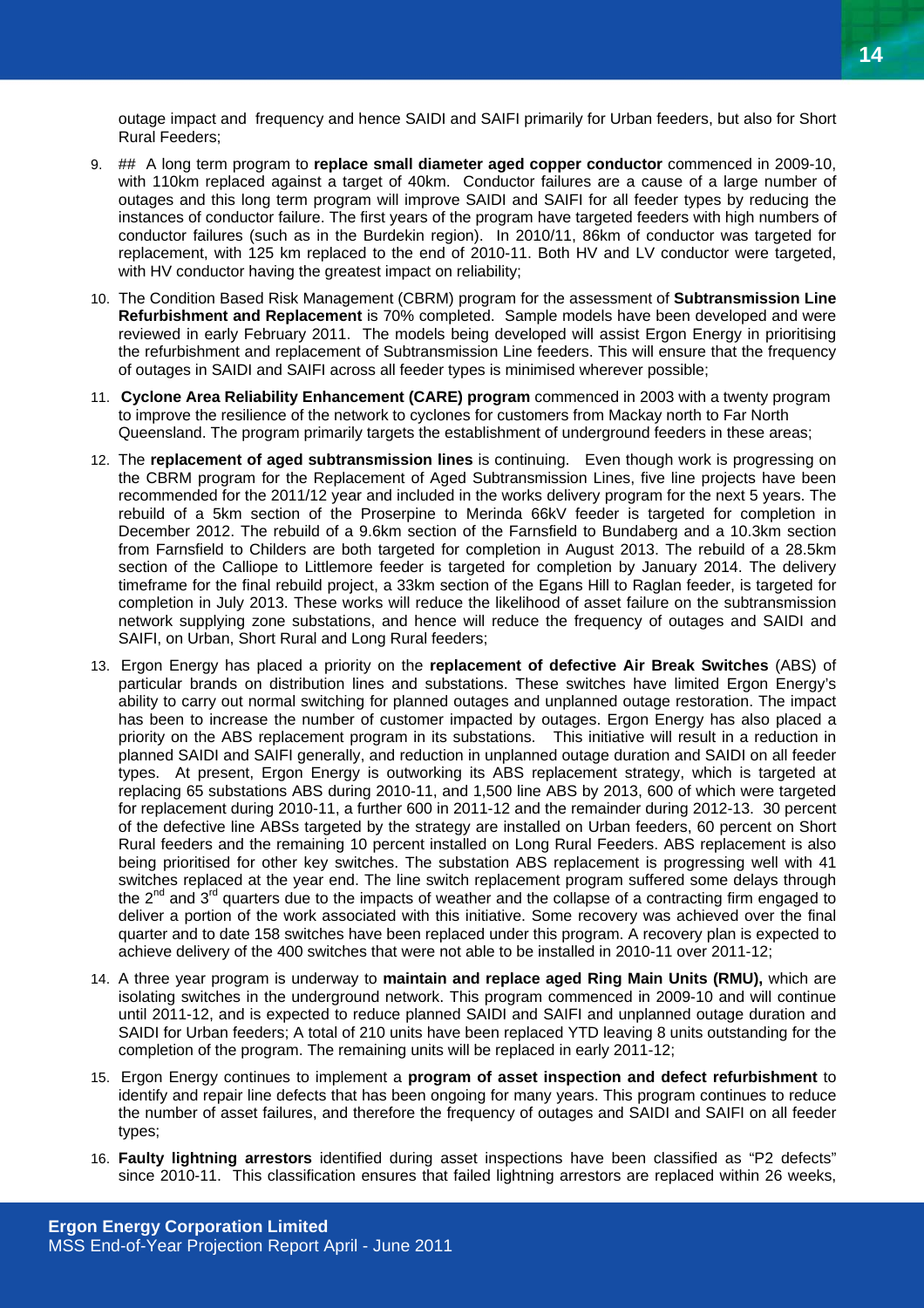thereby minimising the failure of distribution transformers as a result of lightning strikes. This initiative will reduce the frequency of outages and SAIDI and SAIFI across all feeder types, particularly during the storm season; and

17. Focus continues to be placed on **considering the impact of planned outages during the construction and commissioning stages** of the project and designing mitigation measures at the concept and estimating phase for new works to ensure planned outages are minimised. This ensures that Ergon Energy's focus remains on reducing the duration and frequency of planned outages wherever possible, leading to a reductions in planned SAIFI and SAIDI for all feeder types over time.

#### *Status of April - June quarter 2010-11 Initiatives*

- 18. ## **Additional Automatic Circuit Reclosers (ACRs)** have been installed on some of Ergon Energy's consistently poor performing feeders. This program has been underway for many years and has largely targeted poor performing Short Rural and Long Rural feeders. The key reliability outcome resulting from the installation of ACRs on distribution feeders is a significant improvement in feeder performance by limiting the impact of asset failures and improving response times, hence reducing both SAIFI and SAIDI. A strategy is being formalised with the aim of delivering an increased population of automatic circuit reclosers across the Ergon Energy distribution network. This strategy will deliver a proactive rather than reactive plan for the installation of reclosers across the network. The strategy identifies approximately 400 opportunities for the installation of an ACR to achieve improved reliability performance. Though this strategy has not yet been finalised, 95 projects have been raised for reclosers on Short Rural and Long Rural feeders and reclosers at an Urban to Rural boundary. 48 of these are in the scoping phase, 38 are in design, 4 are under construction, 3 have been designed and are awaiting construction and 2 have been completed;
- 19. ## One particular application of ACRs considered in the ACR Strategy is the **installation of remotely controllable reclosers on the Urban-Rural boundary.** The installation of these devices at targeted locations will prevent failures and faults on the rural section of the feeder from resulting in supply interruptions to the traditionally higher reliability, urban network sections. This program is being incorporated into the ACR Strategy and will focus on an accelerated installation rate over the current regulatory period. This initiative will reduce the impact, duration and frequency of outages (SAIDI and SAIFI) particularly on Short Rural feeders and to lesser extent on Urban feeders. The strategy plans to deliver the installations of 2 reclosers on Urban feeders, 54 reclosers on Short Rural feeders and 8 reclosers on Long Rural feeders at the Urban-Rural boundary;
- 20. Another component of the ACR Strategy is the planned installation of 114 **reclosers on Urban feeders**. Delivery of this initiative will reduce the impact, duration and frequency of interruptions (SAIDI and SAIFI) to customers supplied on urban feeders;
- 21. Ergon Energy has undertaken **a review of vegetation management practices** to ensure that outages resulting from vegetation management activities are minimised. Current work practices identify opportunities to conduct vegetation management work in conjunction with outages planned for other work to minimise the interruption frequency. In addition, a review has been conducted of the vegetation program for opportunities to focus on poor performing feeders (particularly radial and non N-1 subtransmission lines). These reviews have maintained Ergon Energy's focus on minimising the duration and frequency of planned and unplanned vegetation-related outages on all feeder types; The "default" arrangement for all work within approach limits is for the use of Live Line and trials of Jarraf and remotely controlled equipment that allows operation within approach limits continues in an effort to minimise the need for outages associated with vegetation control**;**
- 22. Ergon Energy is currently undertaking **a review of the asset inspection process.** Improvement opportunities arising from this review will reduce the frequency and duration of planned outages required to repair defects, thereby reducing planned SAIDI and SAIFI for all feeder types. A trial on 3,000 poles in Wide Bay commenced in late 2010. Workshops were held to extend the trial to feeders in Far North region in 2011. Progress on the trial has been deferred to focus on asset inspection and defect remediation in the areas impacted by cyclone Yasi. The focus of this initiative has broadened to include all works planned for any given feeder with asset inspections (and subsequent defects) at the centre. Progressive implementation of this trial will occur across 2011-12;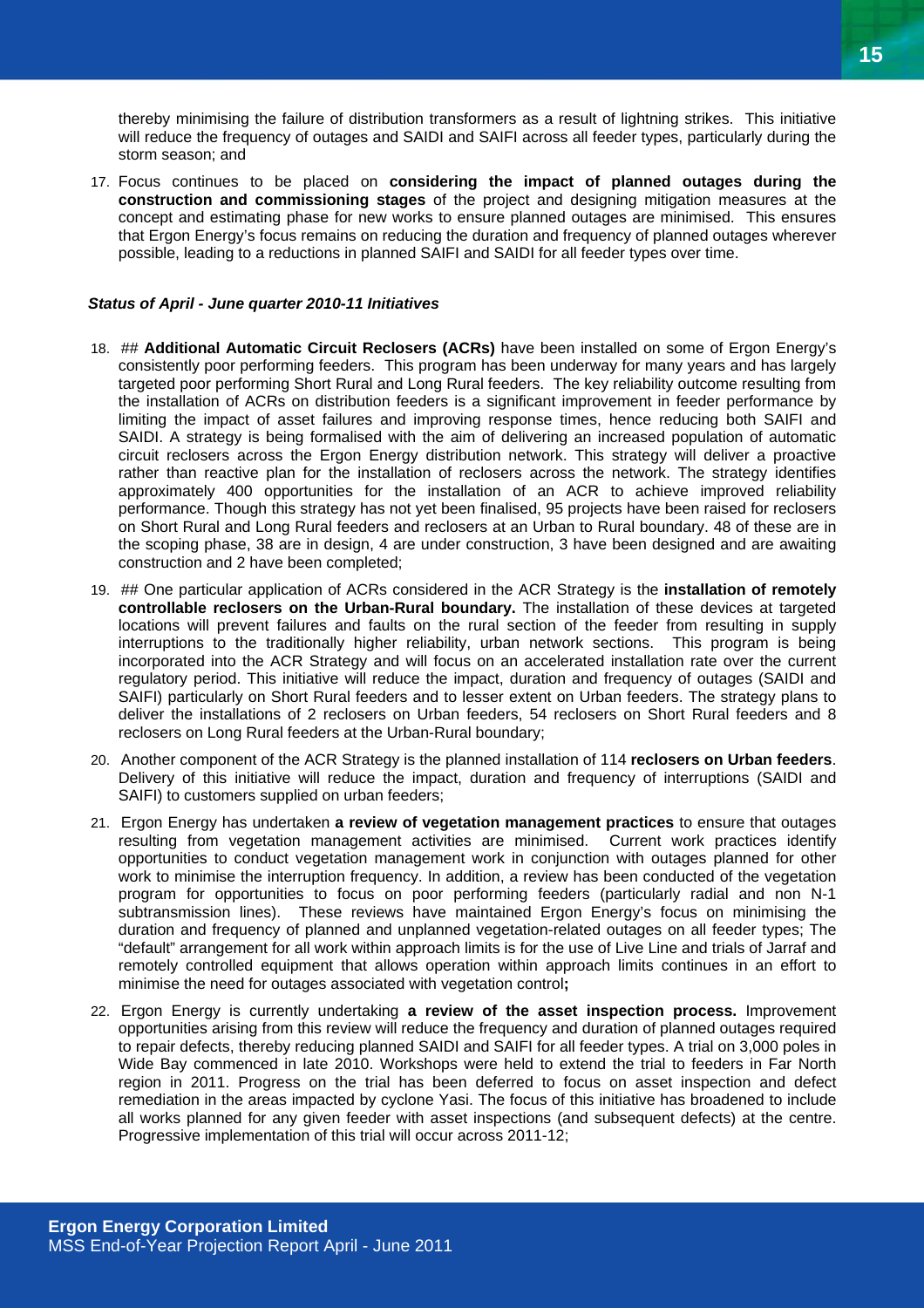- <span id="page-15-0"></span>23. A **pre-summer aerial inspection of radial and non N-1 subtransmission lines** is carried out each year to identify defects and to allow sufficient time to rectify any latent defects before the storm season. This initiative continues to reduce the frequency of outages and SAIDI and SAIFI across all feeder types. This action is now **complete** for 2010-11 and future plans are aligned with this strategy; and
- 24. A number of circuit breaker failures have resulted in large outages, and as a result, Ergon Energy has initiated a program of work to **replace circuit breakers in zone substations** based on a Condition Based Risk Management approach. In addition, a maintenance program for the old ASEA type HLC circuit breakers is also underway following the investigation of a major failure. This refurbishment program was completed in March 2011 and all these circuit breakers are now being monitored quarterly until they are replaced. These circuit breakers have been included in an approved program of works for the replacement of 147 circuit breakers within Ergon Energy's network over the next 5 years. Of these 147 circuit breakers, 53 have been approved for replacement in major substation Brownfield site rebuilds. The remaining 94 are programmed for replacement over the next five years. Approved projects for the replacement of 15 circuit breakers have been issued or have commenced work. All remaining circuit breaker replacements are planned for over the next three years. These programs will support the reduction of unplanned system and SAIDI and SAIFI on all feeder types.

#### *To be progressed in 2011-12*

- 25. Several large outages have been caused by false trips of Frame Leakage bus protection. This protection scheme exists in a 115 switchboard sections in 50 substations. A maintenance program is being established to **check all of these switchboards**. This program is expected to reduce SAIDI and SAIFI across all feeder types. An action plan has been developed involving testing of current sites and the installation of warning signs regarding the presence of frame leakage protection at the relevant substations. Delivery of this program is underway with 25 of 50 identified switchboards tested by the end of June, and the remaining 25 switchboards on track to be completed by the end of August 2011. Remedial works to minimise false trips is expected to follow the testing where required; and
- 26. Ergon Energy has identified that improved legacy subtransmission system design can reduce outages due to sub-transmission faults. As a result, a number of **subtransmission voltage switchyards are being upgraded** to improve reliability, resulting in a reduction in the impact and frequency of outages and SAIDI and SAIFI predominantly on Urban and Short Rural feeders, but also for Long Rural Feeders. Future upgraded sub-transmission voltage switchyards include Warwick 132kV bus (underway), Cannonvale 66kV bus and Charleville. Further targeted opportunities will be identified in 11/12 to establish a 5 year program of works.

### **4.2 Asset Related Initiatives to Improve Response Time and SAIDI**

#### *Completed as at June 2011*

Note: some of these initiatives are ongoing in Ergon Energy and/or will be progressed during the future quarters. Initiatives with completed milestones up to June 2011 have been listed below.

27. Ergon Energy has developed appropriate additional measures, reporting and planned performance assessment/forecast tools (such as the Outage Dashboard and Planned Outage Calculator) and guidelines for the network operators to consider. These initiatives are intended to minimise the number of planned outages by assisting with better works planning and to better manage response to unplanned outages.

#### *Ongoing Programs*

28. A program of adding **remote control to line mounted ACRs** to improve response times has been underway for some years. A business case for the ACR Remote Communication Strategy – Phase 1 has been approved to provide a uniform, accelerated approach to implementing the remote control of existing ACRs across Ergon Energy's network and expand the remote control functionality on existing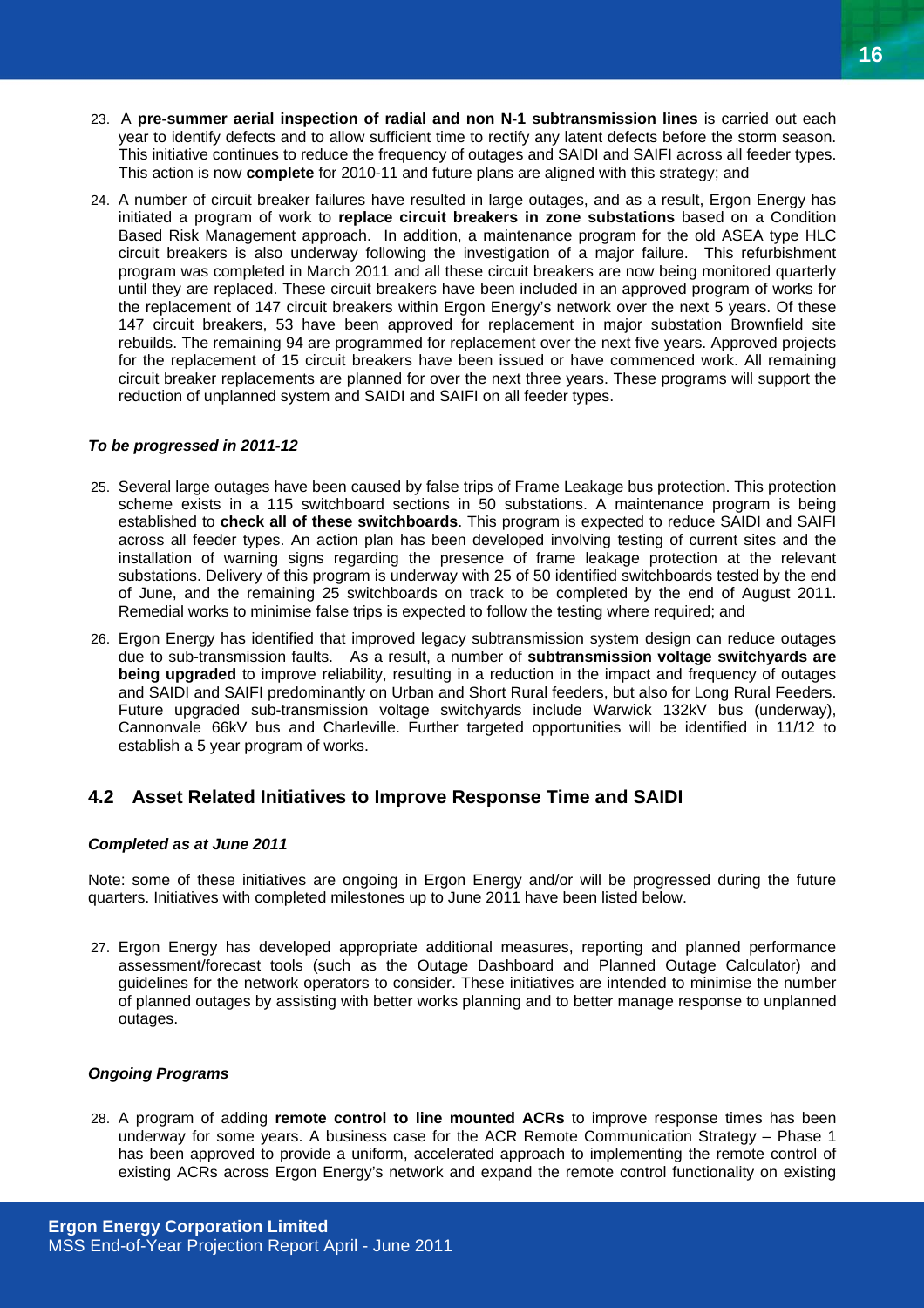<span id="page-16-0"></span>reclosers on the distribution supply network. The improvement in response times will lead to reductions in SAIDI for both Short and Long Rural feeders. The program involves the installation of new remote communications to 167 distribution reclosers, with 155 on NextG modems and 12 on Satellite technology over the next 2 years (2010/11 -2011/12). Currently the projects identified and included in this program works are in design with materials being procured and is flagged to go to external contract for installation; and

29. ## A **SCADA Acceleration Strategy** is currently being implemented and is scheduled for completion by December 2011. This strategy will accelerate the existing SCADA implementation program from five years to two years, and will result in the progressive implementation of remote control facilities at 55 substations to reduce response time following outages. As at June 2011, 28 of the sites have completed construction, installation is underway for 19 and designs being finalised for 8. The expected delivery timeframe for this program of works suffered as a result of the resources committed to the recovery from cyclone Yasi. A recovery plan was formulated and resources redeployed to ensure completion of the program by the end of December 2011. The key reliability improvement will be reduction in SAIDI predominantly for Urban and Short Rural Feeders, but also for Long Rural Feeders.

#### *Status of April – June quarter 2010-11 initiatives*

- 30. ## Ergon Energy has made progress on the trial of a number of types of Line Fault Indicators (LFI) before the storm season to assist with locating faults. It is anticipated that this program would reduce SAIDI for all feeder types. The delivery of this trial has been significantly impacted by flooding in the targeted installation sites. The units will now be trialed over the 2011-12 storm season before progressing to full deployment of LFI's across the Ergon Energy network. To date ten units from one manufacturer have been installed and integrated into the SCADA system. These units are returning good data and are operating as expected. Additional units from two other manufacturers involved in the trial have not been installed due to manufacturer delivery and compliance issues. It is expected that these issues will be resolved and the units installed prior to the commencement of the summer 2011-12 storm season; and
- 31. ## Ergon Energy has identified opportunities for additional feeder ties on the distribution network to reduce restoration time following outages. 141 opportunities to establish additional feeder ties have been identified through this review, with 25 projects having been issued by the end of the fourth quarter 2010-11 and included in the works delivery programs of 2011-12 and 2012-13. This strategy will result in a five year program to reduce the duration of outages (and hence SAIDI) for Urban, Short Rural and Long Rural Feeders.

#### **4.3 Operational Response Initiatives**

#### **4.3.1 Unplanned Outage Response**

#### *Completed as at June 2011*

- 32. Ergon Energy has completed an initial **review of its resource levels for response** in preparation for the 2010/11 storm season. Further to the resource levels, Ergon Energy has implemented consistent escalation protocols for each area to ensure an escalation path exists designed to initiate early management involvement should assistance be required;
- 33. In 2010 Ergon Energy deployed a **real time outage monitoring database** called the "Outage Dashboard". This innovative tool is accessible to all employees in the company and represents the status of interruptions (planned and unplanned) across the entire Ergon Energy network. The benefit of the tool is twofold: the first is providing visibility of all events, broken into areas and regions, and the second is forecasted customer minutes associated with each outage, thereby ensuring the outage with the greatest customer impact receives attention first. Further enhancements to provide a Google Earth Geo-Spatial interface and representation to compliment the existing functionality provided by the Outage Dashboard is being scoped; and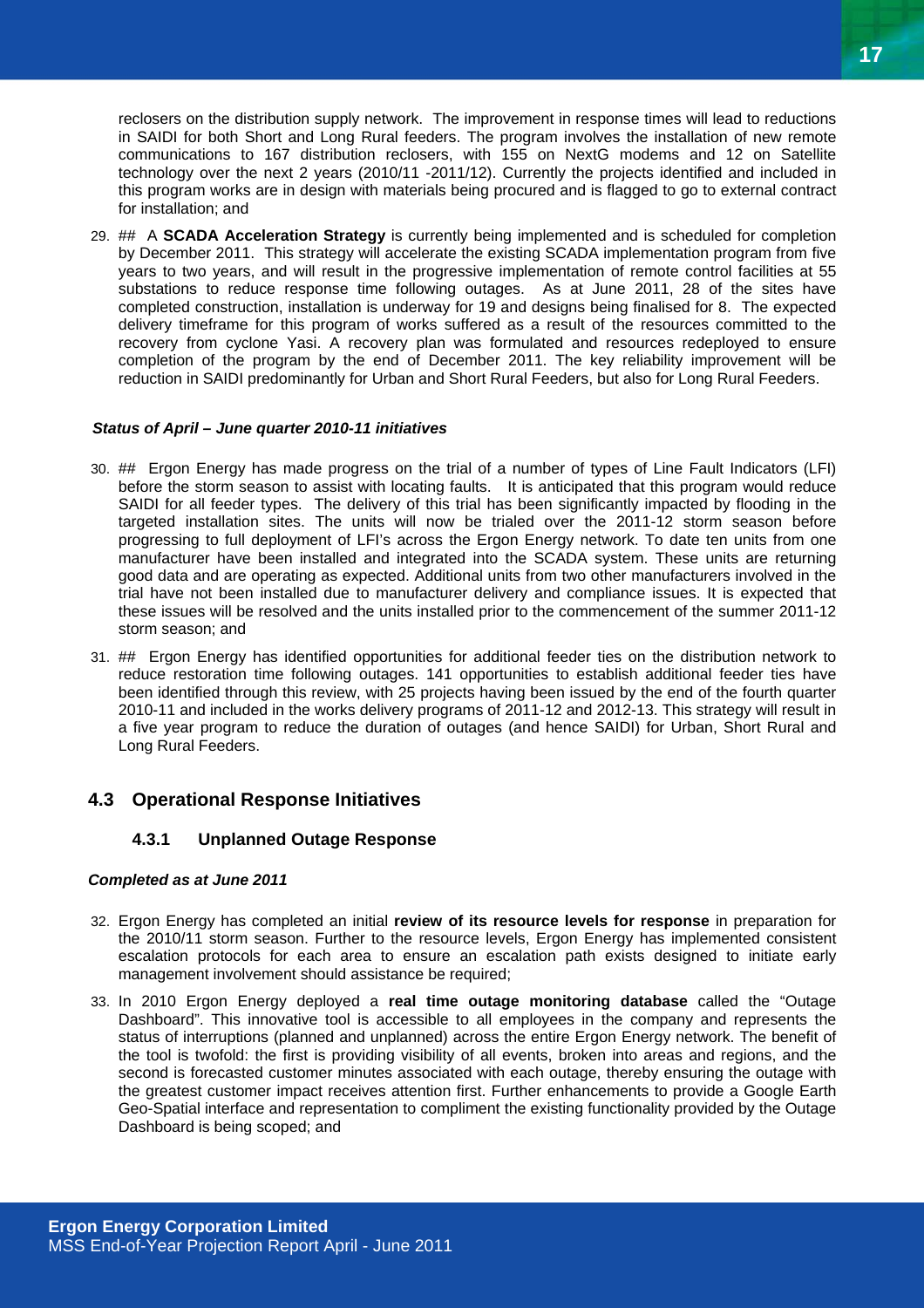34. **Communicating the impact that restoration decisions** have on company performance has been a focus for Ergon Energy over the past six months. Prior to the commencement of the 2010-11 financial year, a process of investigating and learning through the review of all unplanned outage events greater than 500,000 customer minutes was implemented. These reviews are undertaken to increase the business understanding of the 'cost' associated with unplanned outage management and the customer service benefits associated with improving decision-making during unplanned outages. Further improvements in this process will occur during 2011.

#### *Ongoing*

35. Ergon Energy continues to explore innovations that will have a positive influence on our ability to **find network faults and restore supply safely as soon as practically possible**. Through the use of Google mapping systems we are developing an approach that provides spatial representation with appropriate overlays of our network schematics to represent faulted sections of line, and overlay individual customer fault reports.

#### *Status of April - June quarter 2010-11 initiatives*

- 36. To minimise the impact on system security, **returning plant** that may be in a defective condition or in a condition yet to be assessed is an important element in ensuring the power system integrity is maintained. To aid the achievement of gaining visibility and control over this situation Ergon Energy will reviewing the trend of defective and Out Of Service plant (OOS) to ensure visibility and the appropriate focus is placed on dealing with system abnormalities. Business reporting is being streamlines and legacy data being cleansed to improve visibility of OOS plant and system conditions. In addition to formalising governance and oversight structures through the introduction of a new Defective Assets Management and Reporting Framework, Ergon Energy has commenced a review of the current OOS remediation processes and is developing a new process for the management of system conditions. This work includes the development of a new classification system and accountabilities, to deliver a remediation plan that positively influences SAIDI and SAIFI. The new process is designed to deliver more effective outage management, network security and rectification of system conditions through our formal works planning processes. This review will continue during 2011 and be implemented in 2012;
- 37. Ergon Energy has a robust management system that ensures the **high voltage network is accessed and worked on in a safe and efficient manner**. This system has been in place for almost 10 years and is now due for review. Consequently, Ergon Energy is embarking on a review of sections of the "Operate the Network" procedural documentation during 2011 to identify areas documentation that require updating to deliver improved safety and increased effectiveness and efficiencies when operating the HV Network. The first elements of the operating rules under review are the manual reclose and wires down policies. These policies have been in place for some years and driven by the increasing reliability challenges, Ergon Energy has recognised the benefits of reviewing these sections of the "Operate the Network" practices to ensure they are contemporary, safe, and drives appropriate risk based outcomes.

#### *To be progressed in 2011-12*

- 38. Ergon Energy is continually seeking ways to increase the efficiency and effectiveness of our business operations, one such area of opportunity is in **dispatch and scheduling** to field based employees. Dispatch for unplanned events (including single customer outages) is currently not managed in a consistent way across the organisation. Streamlining the dispatch processes would remove duplication of dispatch roles and implement a best practice approach for work crew dispatch. . This, combined with the implementation of Field Force Automation (FFA) and a Distribution Management System (DMS), a consistent dispatch model will allow Ergon Energy to streamline field staff workflows, eliminate paper based documentation and deliver more efficient and effective services to our customers. At this stage Ergon Energy will commence developing a business case to revise the dispatch model in 2012 with a view to implementing any changes in 2013.
- 39. A mobile field capability, enabled with a technology solution will allow Ergon Energy field staff to streamline workflows, eliminate paper based documents and deliver more efficient and effective services to investment to be delivered, including a positive influence on reliability improvement, during the our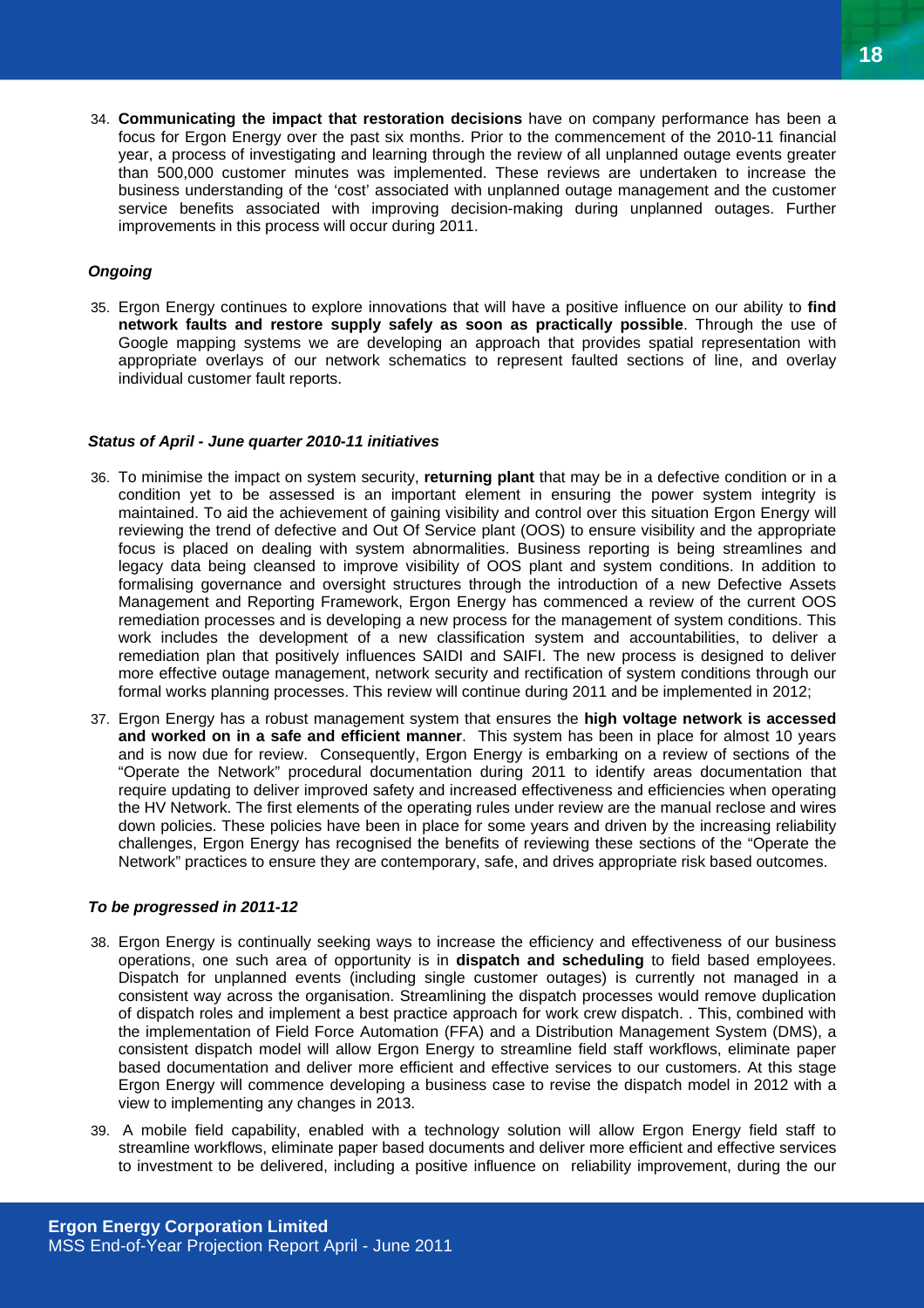<span id="page-18-0"></span>customers. This is commonly known as **Field Force Automation (FFA)** and provides technology enabled processes, which automates the allocation of work, delivery of the work documentation to field crews, fast transfer of information, and capturing of work completion data at the source. At this stage Ergon Energy is seeking to commence building this capability in 2012, after which, we expect benefits associated with this 2013 to 2015 period.

#### **4.3.2 Planned Outage Management**

Figure 6 on page 10 illustrates the improvement in the year to date planned SAIDI and SAIFI to the end of the June quarter 2010-11 compared to same period in 2009-10. The initiatives below have contributed to this improvement.

#### *Completed as at June 2011*

40. The 2009 ban on performing Live High Voltage work had an immediate impact on reliability measures requiring all work to be performed in a de-energized state. The graphs in Figure 8 on page 20 represent the impact of ceasing live line work on planned customer minutes and customer interruptions and the subsequent reduction as live work was re-instated in December 2009 by Ergon Energy. The use of limited Live Line working commenced in December 2009. Ergon Energy **has continued to reviewed and re-instate more of its Live Line Work safety procedures**. While some live line tasks practiced previously will not be reinstated due to the new standard, it is planned to increase both our combined capability and capacity to exceed that of pre-live line suspension progressively over the 2010 to 2015 regulatory control period.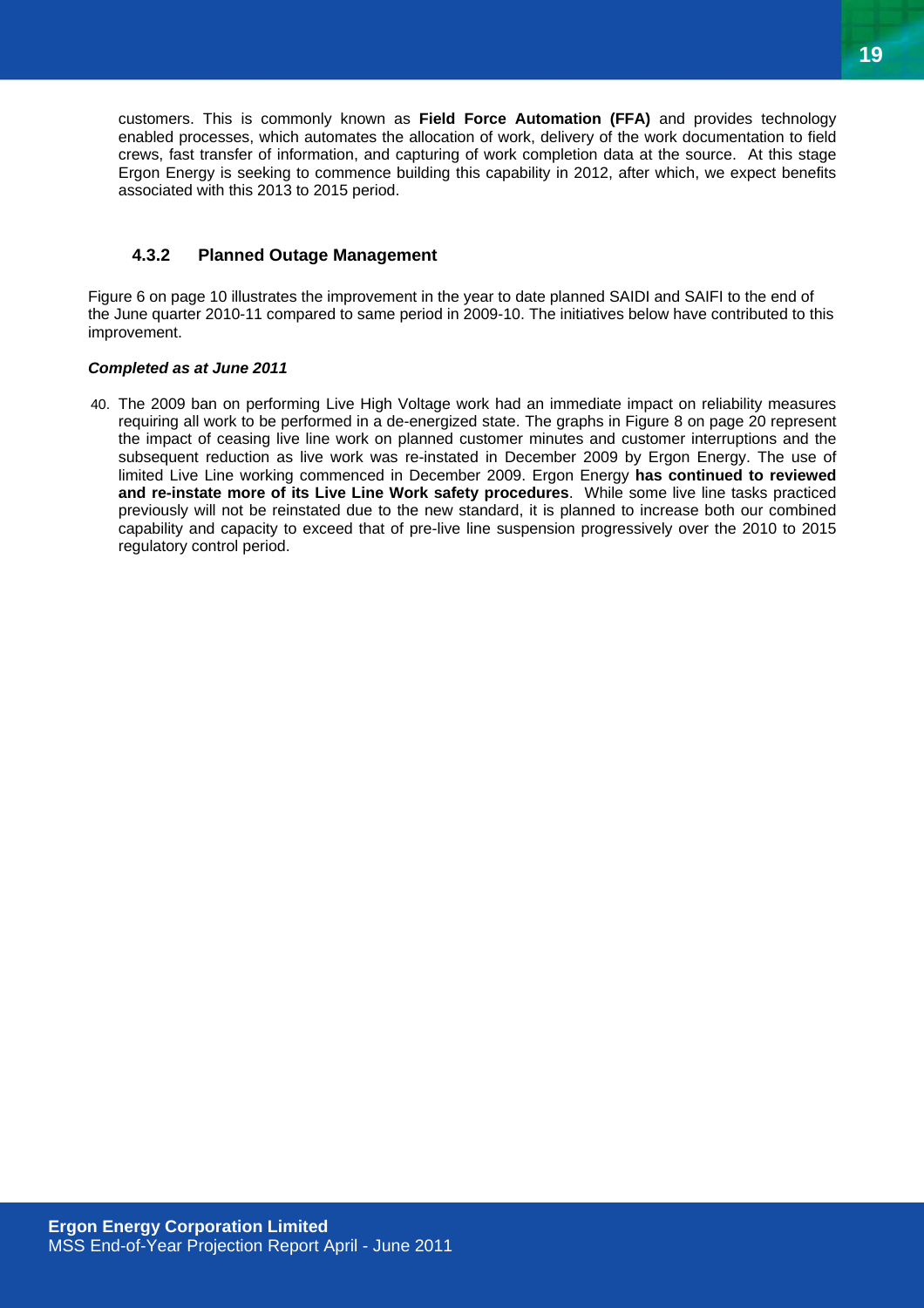

## **Figure 8 – Impact of Live Line Suspension**



**Overall Planned Customer Interruptions 2008/9 to 2010/11**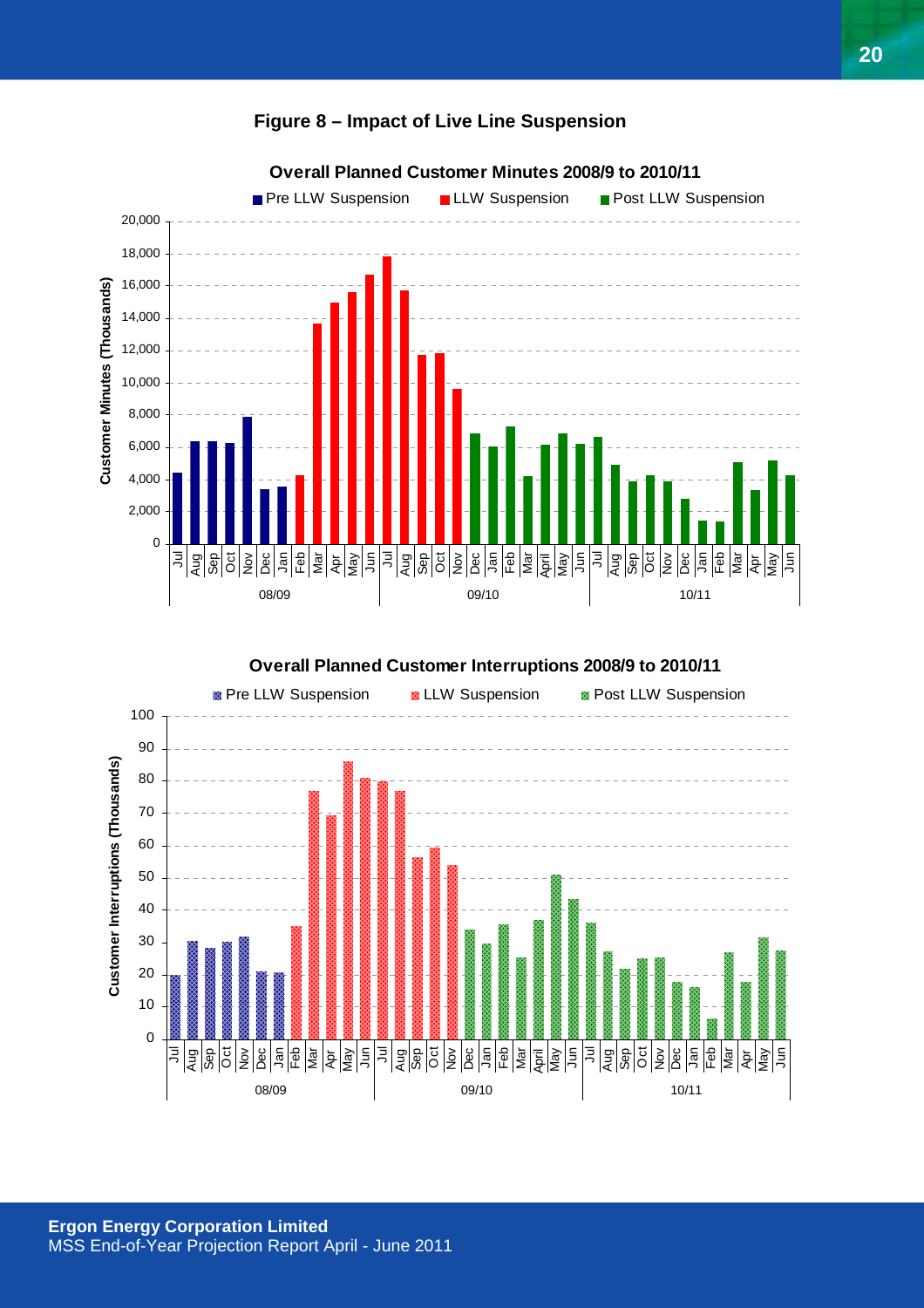41. As a strategy to improve performance in this area, Ergon Energy has designed and **implemented a Planned Outage Calculator (POC)** which has transformed the performance monitoring of planned outages beyond our previous capability. The purpose of the POC is to provide the lowest level of detail associated with approving planned outages on the network. The POC enables any person requiring access to the High Voltage network information to guide their decision making. The POC provides actual SAIDI and SAIFI month to date and a forecast against the end of month depot, area and region targets. This calculator is available online on the Ergon Energy intranet in a section dedicated to Reliability, which is accessible to all employees. Implementing the POC has provided the mechanism for Area and General Managers to make judgements when approving planned outages considering their individual planned SAIDI and SAIFI targets. The benefits of performance management being evidenced in the 2009-10 to 2010-11 year to date comparison of planned SAIDI and SAIFI graphs shown in Figure 6 on page 10.

#### *Ongoing*

- 42. An area that Ergon Energy has identified as an additional opportunity for further improvement is in the **use of Low Voltage (LV) and High Voltage (HV) injection generation sources** to maintain safe supply to customers while work is undertaken. Ergon Energy has purchased several generation units and has deployed them to the areas of greatest reliability benefit. In addition, Ergon Energy is undertaking a complete review of the generation deployment standards, and connection protocols in an effort to increase deployment flexibility and speed. Currently the configurations being reviewed are:
	- o Small isolated arrangements (max 1250 kVA), similar to the configuration used by ENERGEX. This configuration can be applied in short term unplanned, planned, and islanded mode;
	- o Large arrangements used to manage planned and unplanned outage events, will be required to operate in parallel and isolated configuration from the network. This is the current Ergon Energy arrangement and most often used in planned load management situations; and
	- $\circ$  Large arrangements used for system normal peak load lopping designed to support the network paralleled with the energized network;

A HV Injection Connection Standard and associated guideline has been finalised and is awaiting implementation. Detailed designs are currently being developed for "step-up HV injection skids" which will provide the means to take 415v from generators and inject 11/22kV into the network, allowing planned maintenance and repair work to be undertake with minimal disruption to the continuity of supply.

The construction of three Mobile HV Injection Skids have been included in the works delivery program and scheduled for delivery by January 2012. A review of the priority of existing projects included in the works program is underway to explore opportunities to accelerate the delivery of these three units prior to the 2011-12 summer storm season. Additional units are planned to be built later in 2012.

A business case for the procurement of additional LV generators is being developed. These additional units will be sized between 150kVA and 300kVA and when delivered will increase Ergon's existing generator holdings further enhancing our capability to respond and restore supply to customers for unplanned equipment failures and to minimise the supply interruptions to customers during periods of planned repair and maintenance work; and

43. Through the use of **Google mapping systems** we are also developing an approach that provides spatial representation with appropriate overlays of our network schematics to show planned work locations to facilitate more effective forward planning of outages. Further, we will be developing a process for achieving full visibility of all work at a feeder level to enable the efficient planning and packaging of works, thereby reducing the impact on planned SAIDI and SAIFI. These improvements will continue in 2011.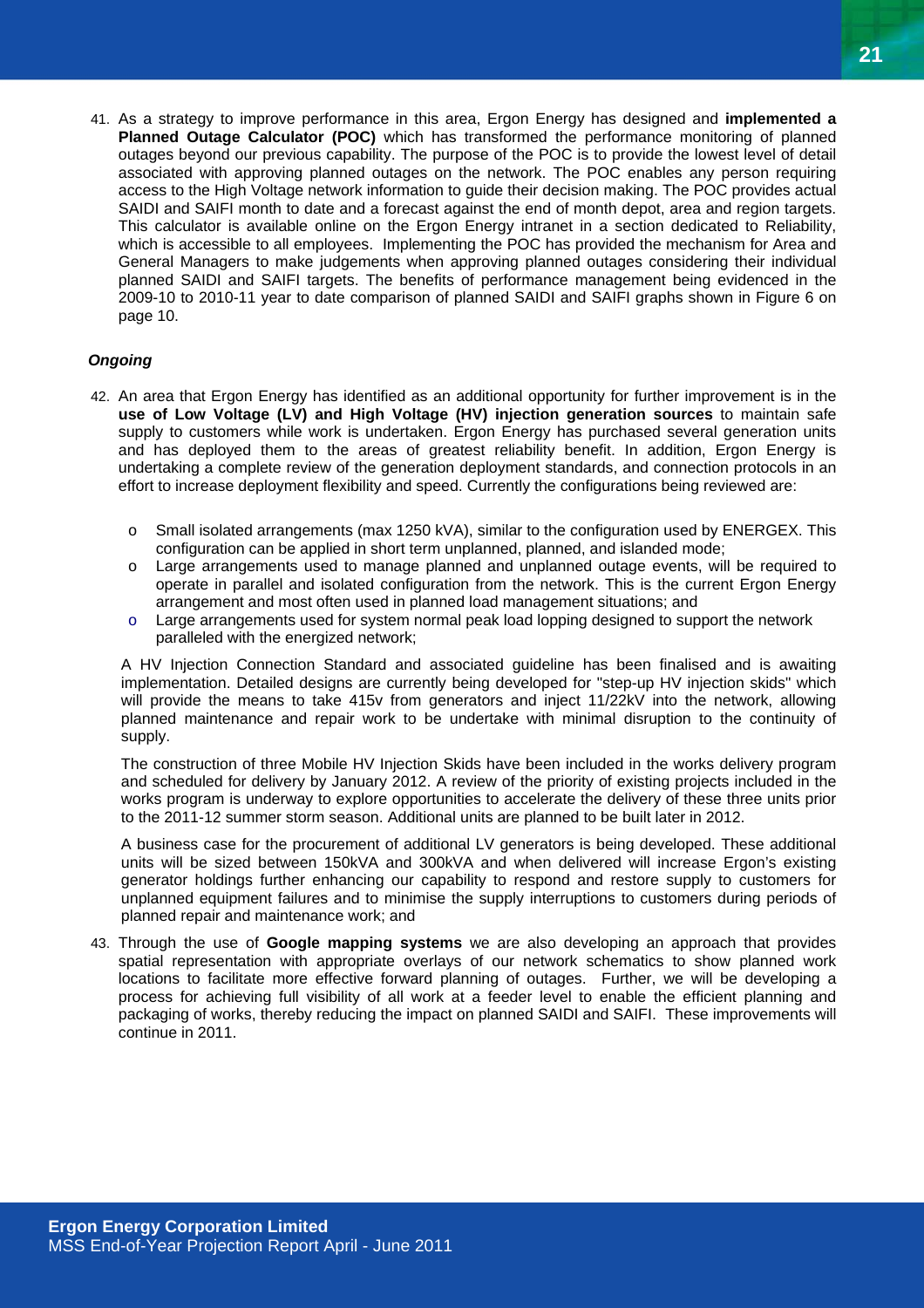## <span id="page-21-0"></span>**5. Reliability Improvement Investment**

Ergon Energy's Reliability Improvement budget allocation was \$88,943,677 for the 2010-11 year.

Table 1 below shows the **2010-11 budget and expenditure** associated with Reliability and Quality Improvement works for 2010-11. Expenditure is shown not only for the specific reliability improvement program of works but also works associated with other programs in the 2010-11 plan that are considered to provide direct reliability benefits. There was significant slippage in works delivery associated with the program due to the impact of the extended wet season and prolonged flooding, compounded by a significant redeployment of resources from across the organization in the recovery from Cyclone Yasi and to assist ENERGEX with the flood recovery in January. In practical terms the capital works program across Ergon Energy did not progress for the entire month of February. All available operational and support staff within Ergon Energy along with 560 staff from various distribution organizations across the country were deployed as part of the cyclone recovery efforts. The cyclone recovery works continued at full deployment for 23 days, before significantly ramping down with concentrated efforts in the worst affected and most inaccessible areas.

As a result of the weather related delays to the works program Ergon Energy ended 2010-11 under spent on the Reliability and Quality Improvement Budget by \$11.2m. The SCADA Acceleration program contributed approximately \$6.5 million of this under spend. Through a modified resource plan it is anticipated that the slippage in this program will be recovered in early 2011/12 allowing the program to achieve its original completion at the end of December 2011.

The weather and resource deployments to the various disaster recovery efforts in 2011/12 have also had a bearing on the delivery of the Augmentation and the Other System Capex programs listed in Table 1. The major contributor to the under spend in the Augmentation budget was the \$11.2 million in new distribution feeder projects that were delayed in 2011/12. While the major contributor to the under spend in the Other System Capex budget was the \$5 million in new CARE program feeders that were delayed in 2011/12. Both the CARE and other new distribution feeders under the Augmentation budget that were planned to be delivered in 2011/12 suffered as a direct result of the duration and severity of the wet weather across the Ergon supply region over the summer of 2011/12.

Those programs that suffered slippage in 2011/12 will have their scheduling and under spend addressed through the continuation of the recovery plan in the first half of 2011-12.

**Items marked with "##" in Section 4 above are part of the specific "Reliability Improvement" values in Table 1.** Actions which target other drivers but also have a positive impact on reliability, have not been included in Table 1

| <b>RELIABILITY IMPROVEMENT WORKS</b> |                    |    |            |  |  |
|--------------------------------------|--------------------|----|------------|--|--|
| <b>Asset Replacement</b>             | Actual 10/11 Costs | \$ | 12,780,871 |  |  |
|                                      | Total 10/11 Budget | \$ | 12,438,385 |  |  |
| Augmentation                         | Actual 10/11 Costs | \$ | 18,465,096 |  |  |
|                                      | Total 10/11 Budget | \$ | 33,977,612 |  |  |
| Other System Capex                   | Actual 10/11 Costs | \$ | 6,981,449  |  |  |
|                                      | Total 10/11 Budget | \$ | 12,664,845 |  |  |
| <b>Reliability Improvement</b>       | Actual 10/11 Costs | \$ | 18,672,871 |  |  |
|                                      | Total 10/11 Budget | \$ | 29,862,835 |  |  |
| Total Sum of Actual 10/11 Costs      |                    | \$ | 56,900,288 |  |  |
| Total Sum of 10/11 Budget            |                    | \$ | 88,943,677 |  |  |

# **Table 1 - 2010-11 Reliability and Quality Improvement Capital Expenditure**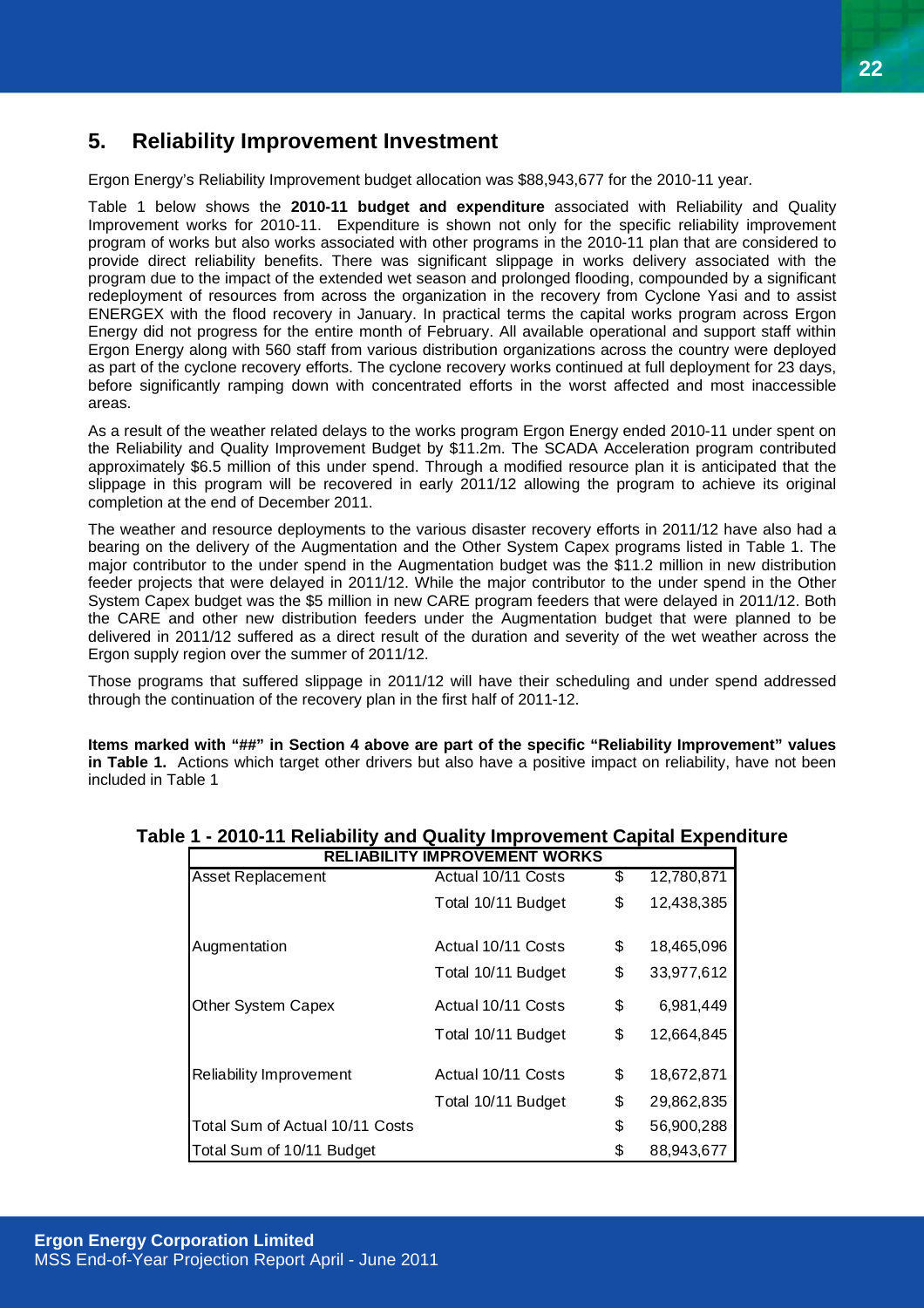<span id="page-22-0"></span>Note: The above expenditure does not include all the initiatives that are set out in Section 4, such as the new zone substation projects and associated subtransmission lines, but does include the associated works on distribution lines.

In addition to these direct reliability works, other network augmentation, asset replacement and refurbishment works, defect repair, protection and communication expenditure and virtually all corporationinitiated network capital have a positive impact on reliability performance outcome. Also, all the Corrective and Preventive Maintenance works (Operating Expenditure), which include the asset inspections, also contribute to network performance improvement.



## **6. Urban SAIDI Performance**

The Urban SAIDI performance was favourable to the 2010-11 MSS limit by a margin of 0.1 SAIDI minutes.

Urban category feeders make up approximately 3 percent of Ergon Energy's distribution feeder network and supply about 33 percent of its customers.

The duration of supply interruptions in the Urban feeder category for the April – June quarter marginally exceeded the forecast. April experienced a higher than anticipated level of forced outage events, the majority of which were undertaken to remediate defective pole top equipment in the Northern region. Though it is not possible to confirm the reason for this, it is likely to have been contributed to by the stress and equipment fatigue suffered as a result of the network exposure to the destructive winds associated with cyclone Yasi. 80% of the forced outage events undertaken in April were in the Northern Region and contributed 1.9 SAIDI in that month.

The Urban SAIDI performance for 2010-11 has substantially improved on that reported for 2009-10 (32 percent improvement). In addition, planned Urban year to date SAIDI has improved by 66 percent compared to 2009-10.

For comparison purposes, Figure 4 on page 9 demonstrates the improvement in overall SAIDI from 2009-10 to 2010-11.

The asset based Reliability Improvement Program initiatives that will deliver ongoing improvement in Urban feeder SAIDI include but are not limited to, the ACR Strategy, Townsville Auto Reclose program, the CARE program, the ABS Replacement Strategy, the RMU Replacement and Maintenance Program, enhancements to the Vegetation management practices, the Frame Leakage Protection review program, the Circuit Breaker Replacement program and the SCADA Acceleration program. Continued focus on reducing planned outages will also assist in meeting MSS. For a full list of the initiatives being undertaken by Ergon Energy to improve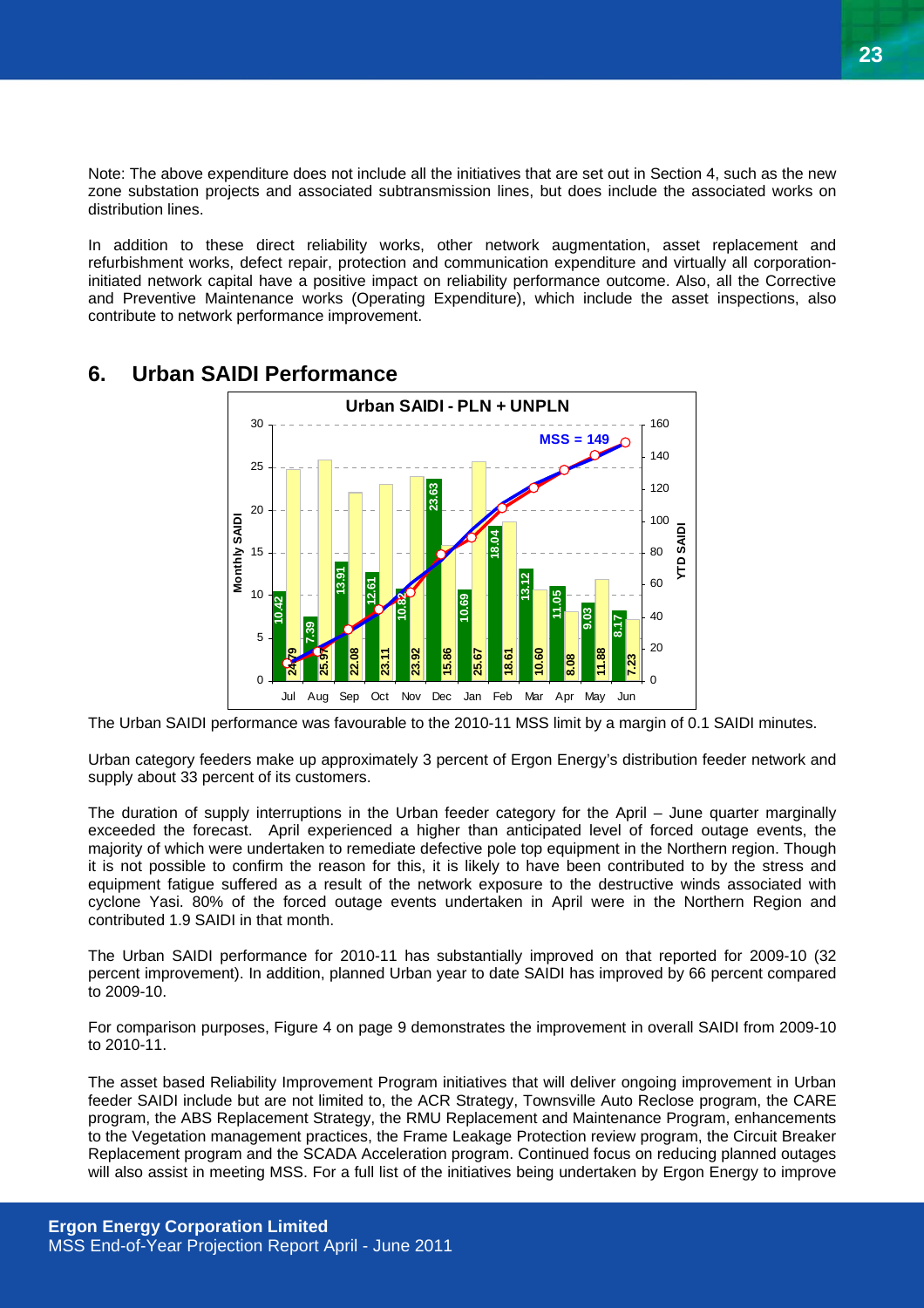<span id="page-23-0"></span>Urban SAIDI reliability performance, please refer to Section 4 *Reliability and Quality Improvement Initiatives* section of this report.

Finally, it is important to note that the quarterly data presented in the June Quarter MSS and GSL report does not exactly equal the sum of the monthly data in the charts above. This is because the customer numbers upon which the SAIDI and SAIFI measures are calculated are different. Specifically, the monthly data in the charts above are based on customer numbers as at the end of the specific month, whereas the quarterly results in the MSS and GSL report are based on cumulative customer numbers as at the end of the quarter. Consequently, due to the different basis upon which the monthly and quarterly SAIDI and SAIFI measures are calculated, the monthly results cannot be added to reconcile with the equivalent quarterly results. This applies to the results for all feeder categories set out in this report.



## **7. Urban SAIFI Performance**

The 2010-11 Urban SAIFI of 1.63 was favourable to the 1.98 MSS limit.

The Urban SAIFI for 2010-11 has demonstrated a 28 percent improvement on the 2009-10 year end Urban SAIFI performance. In addition, the planned Urban SAIFI has improved by 59 percent compared to performance reported in 2009-10.

For comparison purposes, Figure 5 on page 9 demonstrates the improvement in SAIFI from that reported in 2009-10 to that reported in 2010-11.

For a full list of the initiatives being undertaken by Asset Management to improve Urban SAIFI reliability performance, please refer to Section 4 *Reliability and Quality Improvement Initiatives* section of this report.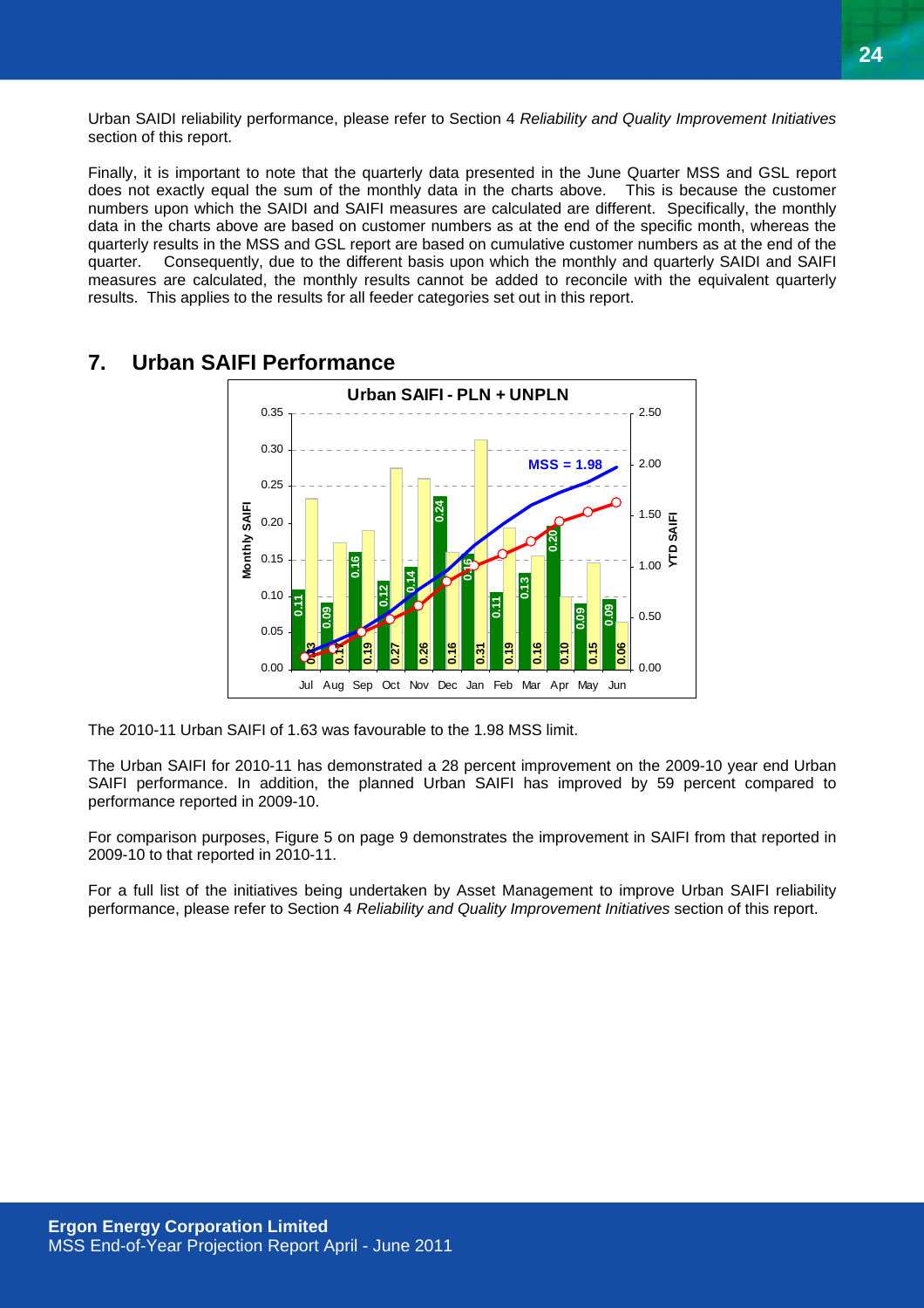

## <span id="page-24-0"></span>**8. Short Rural SAIDI Performance**

The 2010-11 Short Rural SAIDI performance (425.8 minutes) was unfavourable to the MSS limit (424 minutes) by a margin of 1.8 minutes or 0.4 percent.

Currently, Short Rural feeders make up to 30 percent of Ergon Energy's distribution feeder network and supply about 55 percent of its customers.

The reliability performance for the April - June quarter 2010-11 was better than forecast and a considerable improvement on the performance from equivalent period of 2009-10. The SAIDI for the fourth quarter 2010- 11 was 77.46 minutes against a forecast seasonalised MSS of 82.98 minutes and a 2009-10 performance of 95.13.

As a result of the early onset of the wet and storm season and influence of flooding and tropical cyclone Tasha Ergon Energy has struggled to achieve favorable performance to the MSS for the Short Rural feeder category. The performance demonstrated for the first two quarters of 2010-11 left a deficit to the Short Rural seasonalised MSS of 13.5 SAIDI. Despite two additional cyclones and the continuation of flooding through the 3<sup>rd</sup> quarter this deficit was reduced to 7.26 by the end of that period and further reduced to 1.75 SAIDI by the end of the fourth quarter. Ergon Energy efforts to correct the Short Rural SAIDI performance was hampered in the 3<sup>rd</sup> quarter 2010-11 by the widespread influence of flooding through January and the extent of the damage resulting from category 5 tropical cyclone Yasi in February.

Despite the pronounced impact that the severe weather had on the overall reliability performance, Ergon Energy has been able to demonstrate a vastly improved overall performance in 2010-11 compared to 2009- 10. The overall Short Rural SAIDI in 2010-11 was a 22% improvement on the 2009-10 performance and the planned outage performance for 2010-11 a 61% improvement on the 2009-10 planned outage performance.

For comparison purposes, Figure 4 on page 9 demonstrates the improvement in SAIDI from that reported in 2009-10 to that reported in 2010-11.

The asset based Reliability Improvement Program initiatives that will deliver ongoing improvement in Short Rural feeder SAIDI include but are not limited to, the ACR Strategy, Townsville and NQ Auto Reclose program, The CARE program, the ABS Replacement Strategy, the RMU Replacement and Maintenance Program, Enhancements to the Vegetation management practices, Replacement of Aged Subtransmission Lines, the Replacement of small diameter copper conductor, the Circuit Breaker Replacement program, increased remote control of line reclosers, the Frame Leakage Protection review program and the SCADA Acceleration program. Continued focus on reducing planned outages will also assist in meeting MSS. For a full list of the initiatives being undertaken by Asset Management to improve Short Rural SAIDI reliability performance, please refer to Section 4 *Reliability and Quality Improvement Initiatives* section of this report.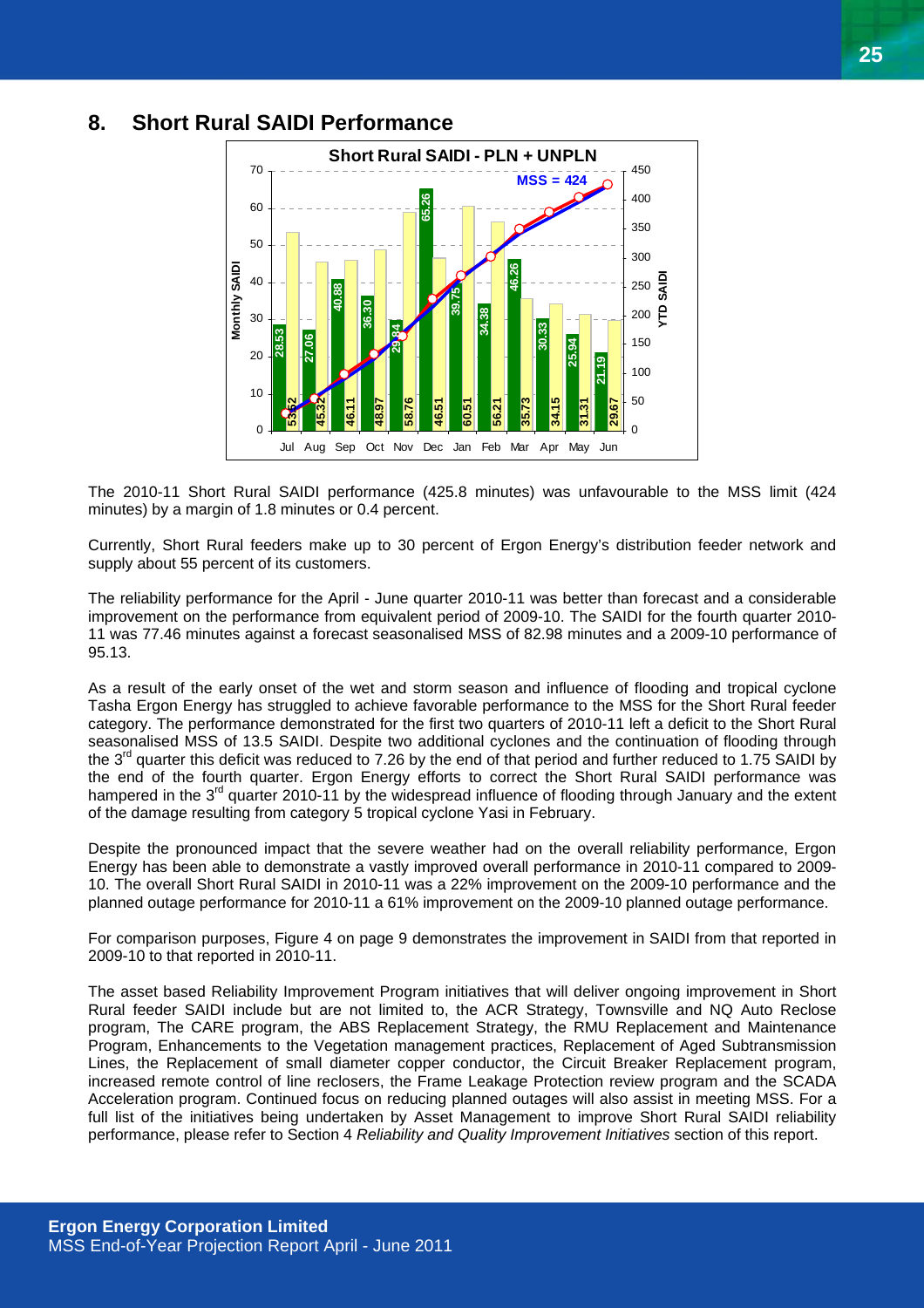# <span id="page-25-0"></span>**9. Short Rural SAIFI Performance**



The 2010-11, Short Rural SAIFI of 3.53 was favourable to the 3.95 MSS limit.

The overall Short Rural SAIFI performance has improved by 23 percent compared to 2009-10. In addition, planned Short Rural year to date SAIFI has improved by 56 percent compared to the corresponding period in  $2009 - 10$ .

For comparison purposes, Figure 5 on page 9 demonstrates the improvement on overall SAIFI from that reported in 2009-10 to that reported in 2010-11.

For a full list of the initiatives being undertaken by Asset Management to improve Short Rural SAIFI reliability performance, please refer to Section 4 *Reliability and Quality Improvement Initiatives* section of this report.



## **10. Long Rural SAIDI Performance**

The 2010-11, Long Rural SAIDI performance (827.3 minutes) was favourable to the 2010-11 to the MSS limit (964 minutes) by a margin of 136.7 minutes or 14.2 percent.

Currently, Long Rural feeders make up to 67 percent of Ergon Energy's distribution feeder network and supply about 12 percent of its customers.